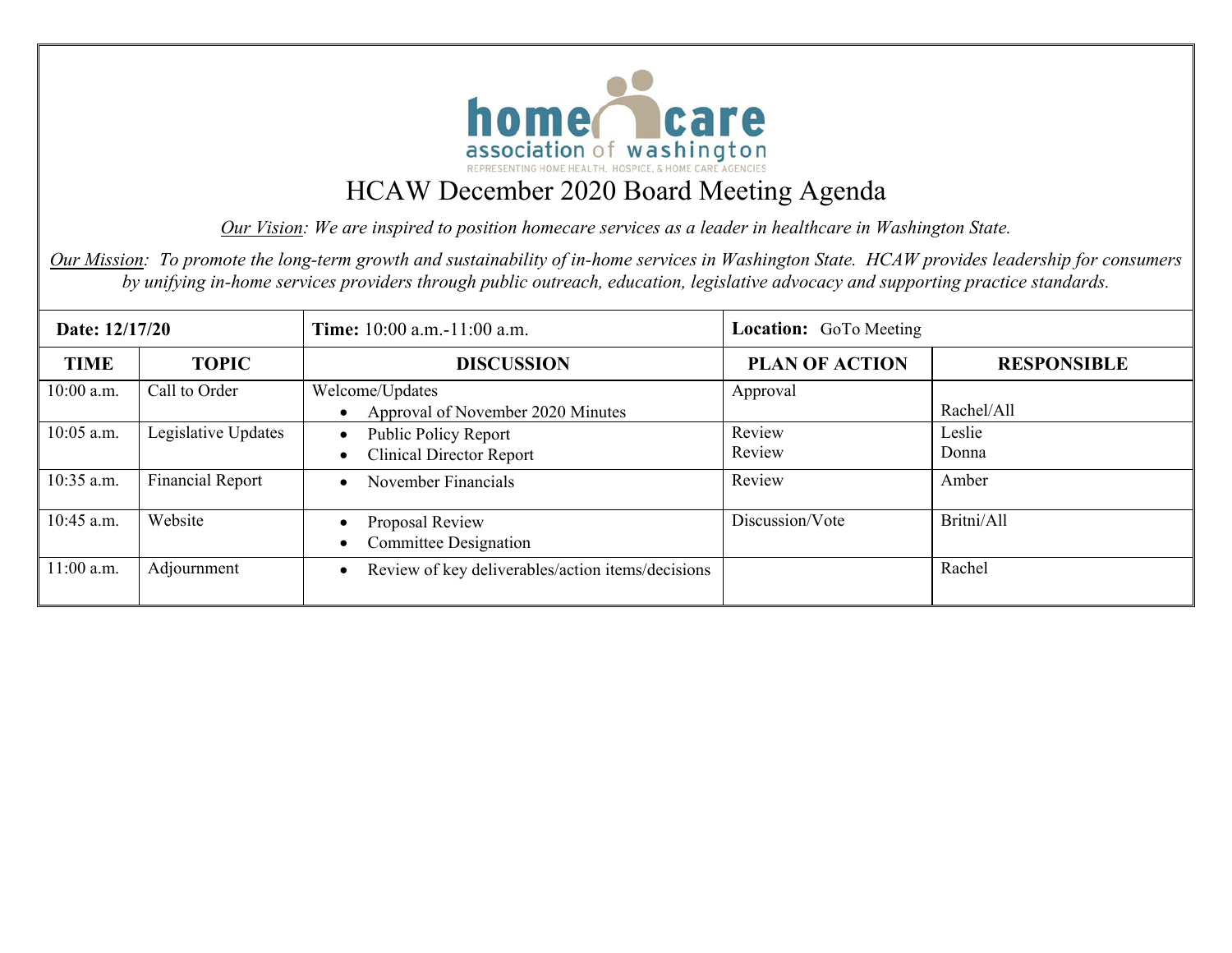

#### **Board Meeting Teleconference Minutes**  Wednesday November 18, 2020

12:00-2:00 PM

## *Our Vision: We are inspired to position homecare services as a leader in healthcare in Washington State.*

*Our Mission: To promote the long-term growth and sustainability of in-home services in Washington State. HCAW provides leadership for consumers by unifying in-home services providers through public outreach, education, legislative advocacy and supporting practice standards.*

## **ATTENDANCE**

**Board:** Rachel Manchester, President; Marilou Church, Past President;Gretchen Anderson, President-Elect, Amber Hahn-Keenan, Secretary/Treasurer, Directors Shelly Davidson, Melinda Moore, Sheena Paylor, John Singletary, Geoff Meinken Alisa Van Sickle; Brent Korte, Ex-Officio **Staff:** Leslie Emerick, Public Policy Director; Donna Goodwin, Clinical Director; Britni Lundin Executive Director **Not in Attendance:**

## **CALL TO ORDER**

Meeting called to order at 12:03pm **Motion to approve October minutes, seconded and passed.**

 **l. PUBLIC POLICY REPORT**

Leslie reported, notes in the Board packet

Board vote requested to determine whether to officially request rulemaking at DOH to permanently being able to do nurse supervisory visits via telehealth as well as accept telehealth for MD face to face requirement. This would require a rule change in WAC at DOH.

## **Motion made to initiate rule making, seconded and passed unanimously.**

## **I. FINANCIAL REVIEW**

Financial Report:

• Budget may have been prematurely approved. The management fee was not correct. It was listed as \$68,000, in reality the fee for the year will be \$72,100. In addition, Donna's contract and cost had not been discussed and approved. The budget will need to be flexible this year as we will be cutting unnecessary spending and changing programs. Britni to send out budget with line item descriptions/changes to the Board for approval.

• In viewing the balance sheet, HCAW is currently in a sustainable place financially, however, membership dues revenue will impact net revenue greatly this year as will programming offered in 2021.

- The 990 has not yet been filed, however Leah filed an extension. Britni in communication regarding timeline for completion.
- A new payment system has been set up through Wepay to receive payments. Dues invoicing will be done through this system and Quickbooks to ensure that payments are made accurately and on time.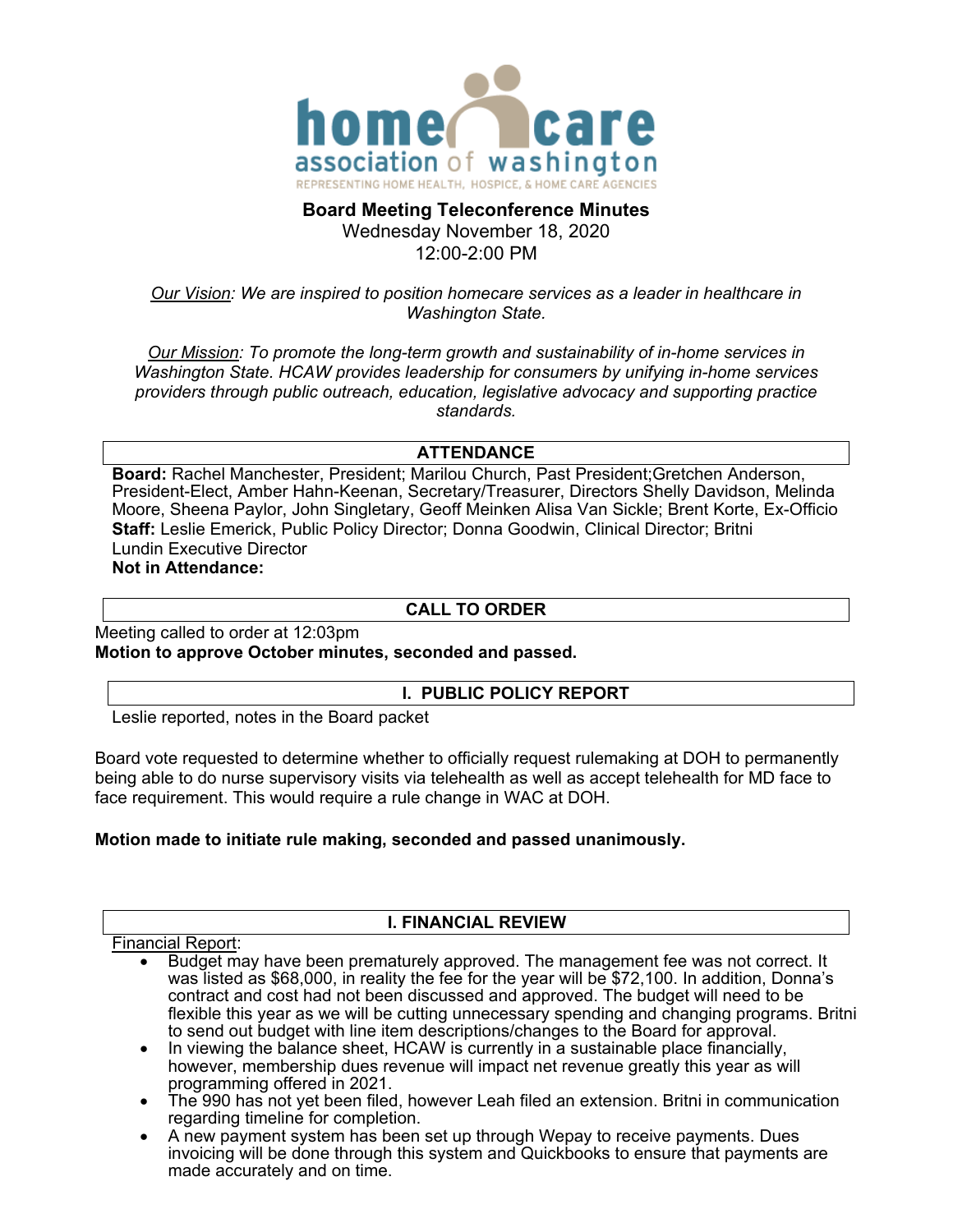

## Policies and Procedures updates:

- Policies and Procedures document and Bylaws do not currently reflect the Ex Officio role
- **Motion made to include ExOfficio role in both the Bylaws and Policies and Procedures documents and to include a required report out by ExOfficio for Board meetings either verbally or in written format, seconded and passed unanimously.**
- Policies and Procedures currently reflects that the Executive Director be a signer on the bank account. It was recommended that this be changed to state that a designated person from the management firm be a signer.
- **Motion made to modify the Policies and Procedures to remove Executive Director as a signer and replace with verbiage "designated management firm representative." Motion seconded and passed unanimously.**
- **Motion made to change Policies and Procedures to reflect that signers on all HCAW financial accounts should be President, Treasurer and designated management firm representative, seconded and passed unanimously.**
- Discussion surrounding management payment processes was discussed. This will be discussed further by the President, Treasurer and Executive Director and put out to the Board for a vote.

## Bank Signers:

• **Motion made to remove Marilou Church and Christine Opiela from all financial accounts as signers and add Lianna Collinge, Rachel Manchester and Amber Hahn-Keenan on all financial accounts, seconded and passed unanimously.**

#### Liability Insurance:

• The request is out to bid. Britni to keep the Board updated on options and pricing for approval.

## Donna's Contract:

• The Board discussed contract content. Britni to discuss with Donna in greater detail. The Board would like to include items within the contract regarding communication with members (using an online form). Possibly conducting quarterly webinars that are timely and relevant. Including a report for Board meetings. Increase discussion tracking with membership. Creating a monthly report to share with membership. The Board has paused on approving this contract as is at this time and feels the need to reach out to membership to determine what they need from Donna in her role. Britni to connect with Donna regarding a survey.

## Double Tree Contract:

• Discussed that current contract may not cover Force Majeure, and it was recommended that the Board not rely on that for reduced contract cost. Britni to reach out to the Double Tree and start conversation regarding postponing contract to 2022.

#### Website:

• Website cost and redesign was discussed as the current site has high cost without significant benefit. Britni to get a proposal out to the Board.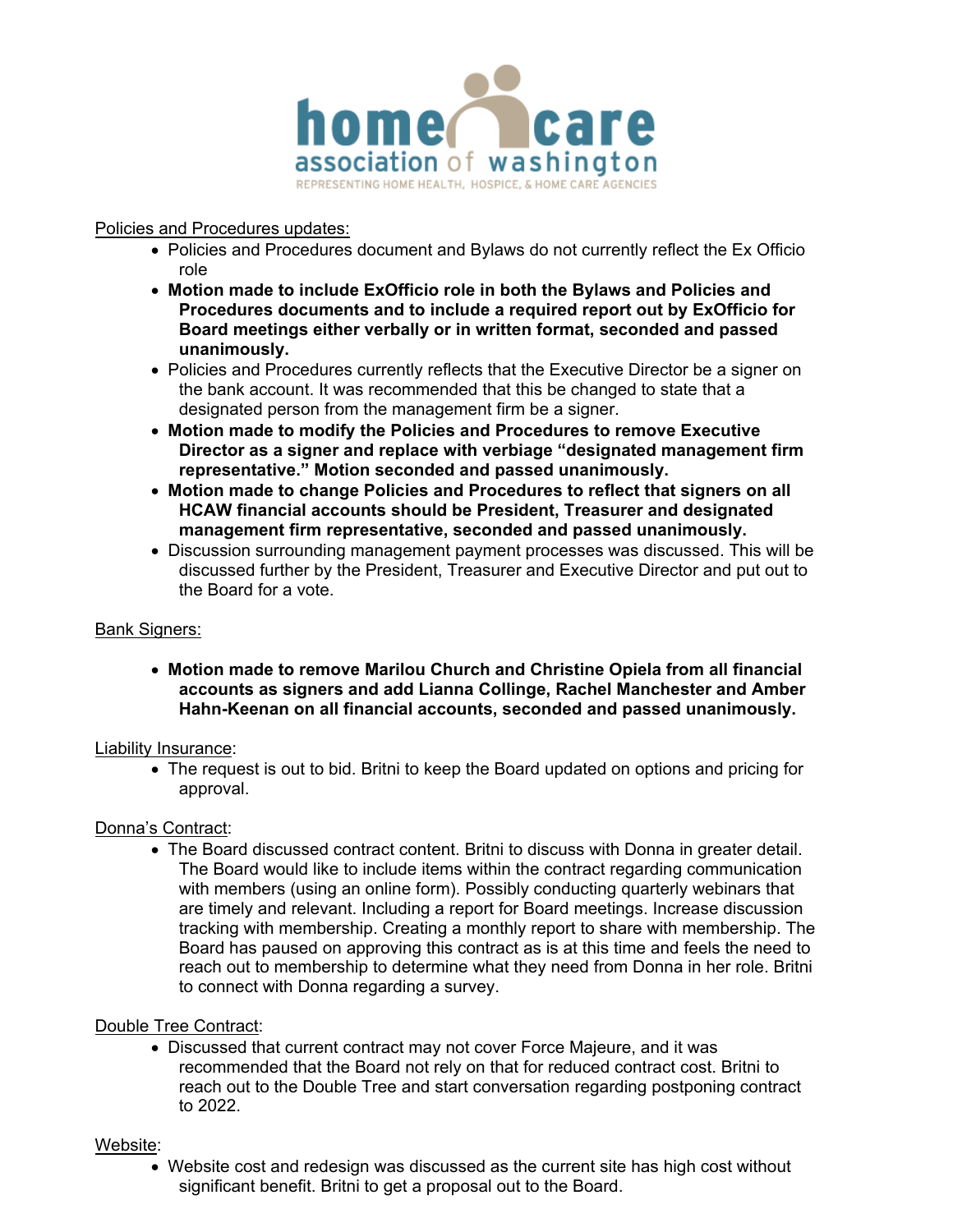

#### Membership:

• Members will be invoiced in mid-December. Due process is being developed. Britni to look into prospective members list update including those that have been members previously.

#### Meeting Schedule:

• Britni to send out a Doodle poll to schedule monthly Board meetings for one hour.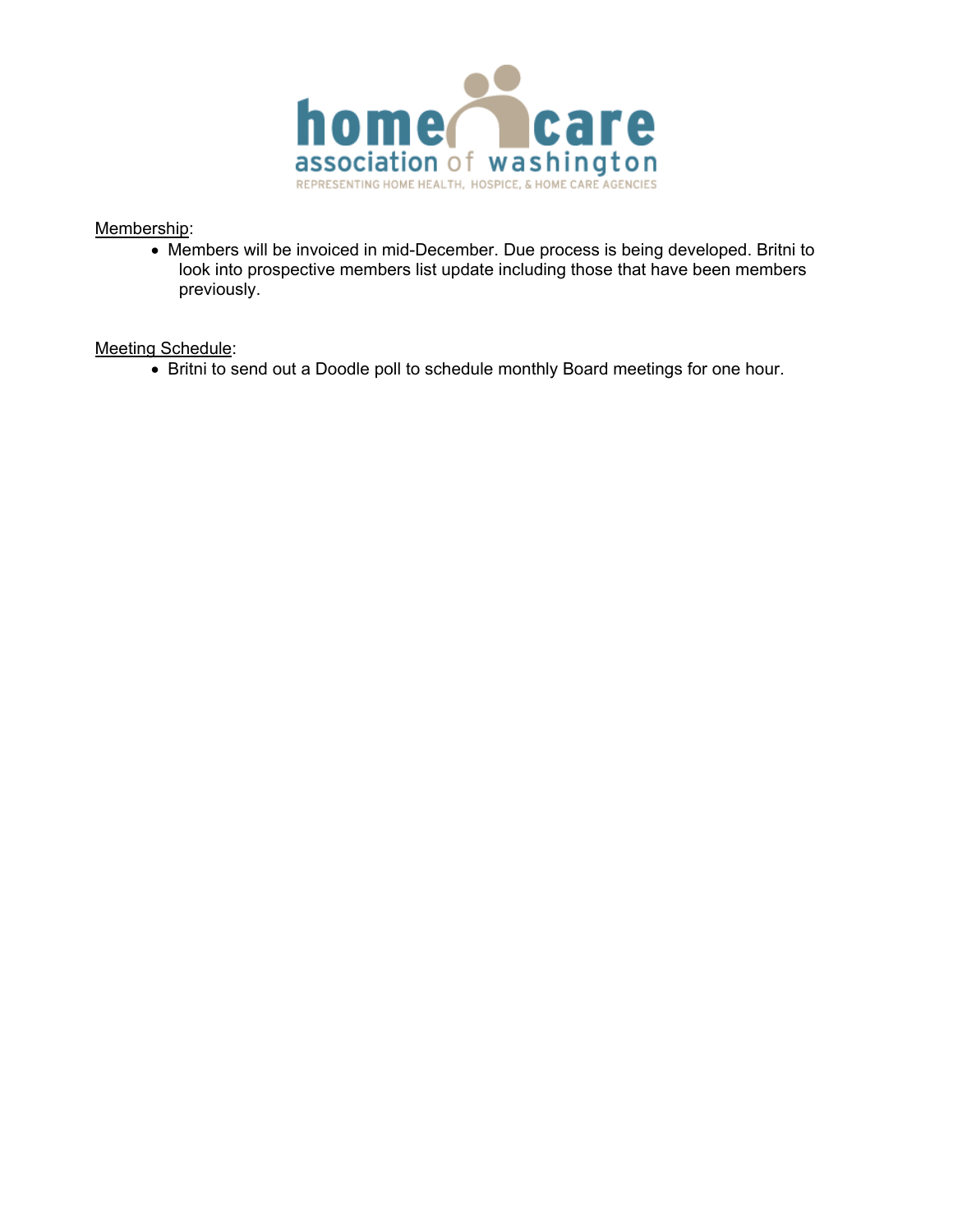

REPRESENTING HOME HEALTH, HOSPICE, & HOME CARE AGENCIES

Leslie agreed to continue her contract without a pay increase, and no reduction in pay. Leslie's agreement is for 2-year term. Up for approval again in 2022. Leslie did receive an increase in 2019. **Melinda motioned to approve the Public Policy Director agreement for 2020-2022**  without a fee increase, Tammy 2<sup>nd</sup>, board unanimously accepted.

**Communication in the beginning of November to notify membership of the new management.** 

**Telehealth supervisory role request by Maxim – PAC checks written and sent out. Leslie happy todo the reporting.**

## **IV. CLOSED SESSION**

#### **It was moved and seconded to approve CPMS' reduced fee proposal. Motion carried.**

Reviewed with new board members CPMS' reduced services options with varying monthly fees. These services will continue until the expected transition date of September 30, 2020.

#### **It was moved and seconded to approve CPMS' services change to general admin for \$2,500/month until September 30th. Motion carried.**

The Board discussed next steps for the RFP process. HCAW will extend the RFP to Donna Goodwin and Leah Scott, CPA for individual services. The Executive Committee will oversee the process and communicate to the rest of the Board. Goal is to send RFP out by Friday, July 24<sup>th</sup>. The review and approval process will be quick, so Board members were reminded to keep an eye on communications.

## **SUMMARY OF ACTION ITEMS**

- Christine to finalize RFP and interview questions and send to Rachel.
- Executive Committee to notify Christine of approved CPMS fees and services.
- Rachel to send RFP to recommended firms, Donna Goodwin, and Leah Scott, CPA and track responses.
- Gretchen to schedule Executive Committee call on Tuesday, July 21 at 2:30PM. Confirm Christine is available.
- Christine to send Doodle poll for August meeting.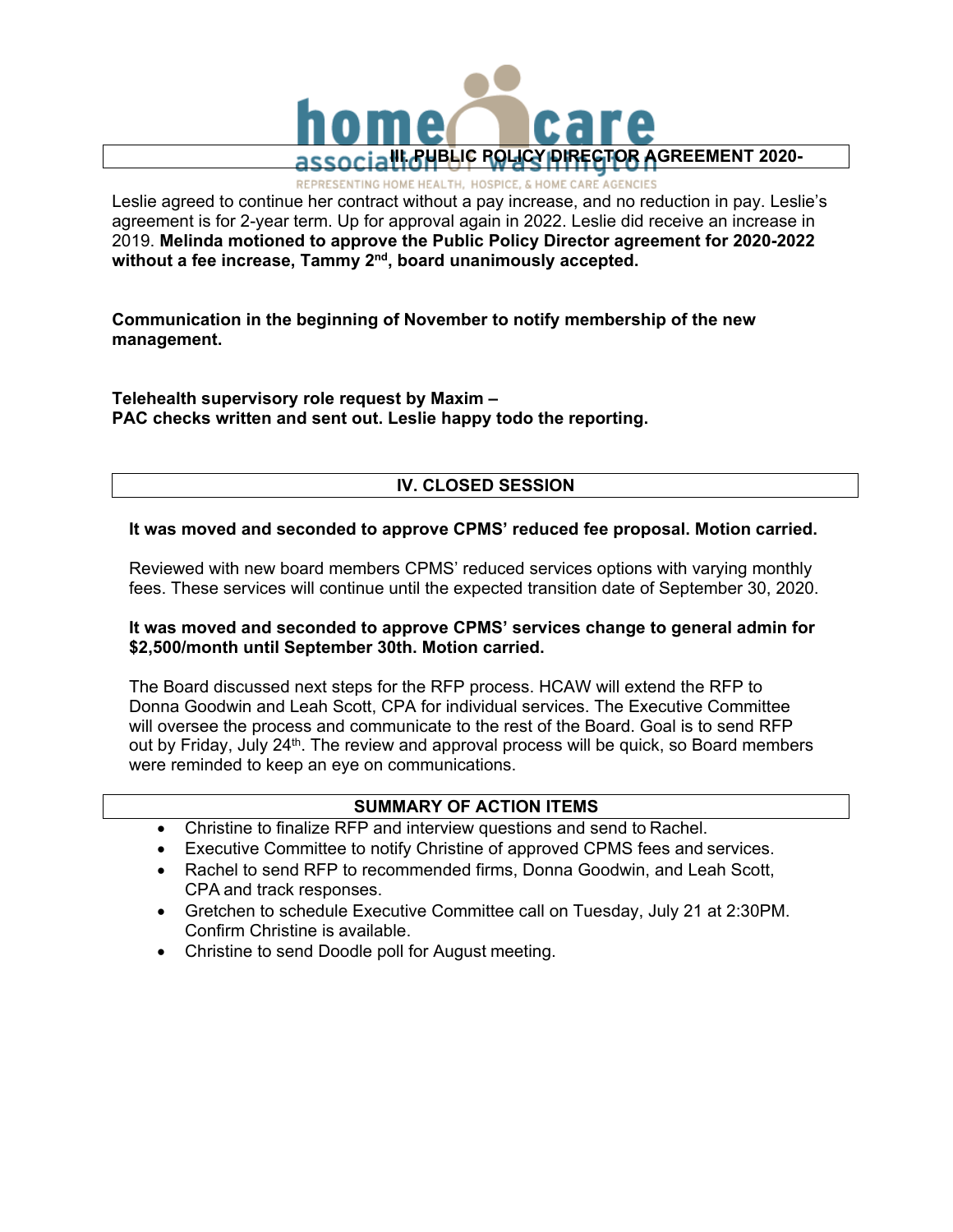## **HCAW December 2020 Public Policy Report**

Prepared by Leslie Emerick, Public Policy Director



## *Legislative and Budget Overview*

What an incredible year 2020 has been for all of us! The COVID 19 pandemic has tested our health care system in ways we never thought possible…or hoped we would never experience. I am so proud to represent health care providers who are on the front lines of fighting this pandemic by caring for vulnerable populations and trying to keep their staff safe during this crisis. Thank you all for the amazing work that you do and your endurance during this very difficult time…. you rock!

The results of the recent election are sinking in and legislators are gearing up for the 2021 legislative session which officially starts January 11<sup>th</sup>, 2021. Leadership in the Democratic House and Senate Caucus did not change much. There have been some leadership changes in the Republican Senate with Minority Leader Senator Mark Schoesler stepping out of his leadership role. The caucus elected Sen. John [Braun,](https://johnbraun.src.wastateleg.org/about/) R-Centralia, as its new leader and Sen. Ann [Rivers,](https://annrivers.src.wastateleg.org/about-ann/) R-La Center, as the new caucus chair. Sen. [Shelly](https://shellyshort.src.wastateleg.org/) Short, R-Addy, was reelected as Republican floor leader and Sen. Keith [Wagoner,](https://keithwagoner.src.wastateleg.org/) R-Sedro-Woolley, is the new Republican whip. We have solid working relationships with all these legislators and will continue to work in a bipartisan manner next session. The committee membership is still being sorted out, but Senator Cleveland and Representative Cody will remain Chairs of the Health Care Committees.

The new state revenue forecast was released on November  $18<sup>th</sup>$  and it continues the positive trends we saw in September…. including reserves, the next biennium's budget is now balanced! Legislators, budget writers, and the Governor's executive budget offices have committed to rejecting deep health care cuts in light of the improved forecast so its highly unlikely that we will see the draconian cuts that were being proposed over the interim. I will continue to track and respond to the Governor's budget release in mid-December, but I feel reassured that it will not include cuts to long-term care or in-home services.

This year is the 105-day long session where they develop the two-year operating budget. Just a reminder that there are three operating budgets introduced during a legislative session, the Governor's, the House and the Senate and they all have to come to a compromise by the end of the session in mid-April this year…unless they need a Special Session. With Democrats controlling the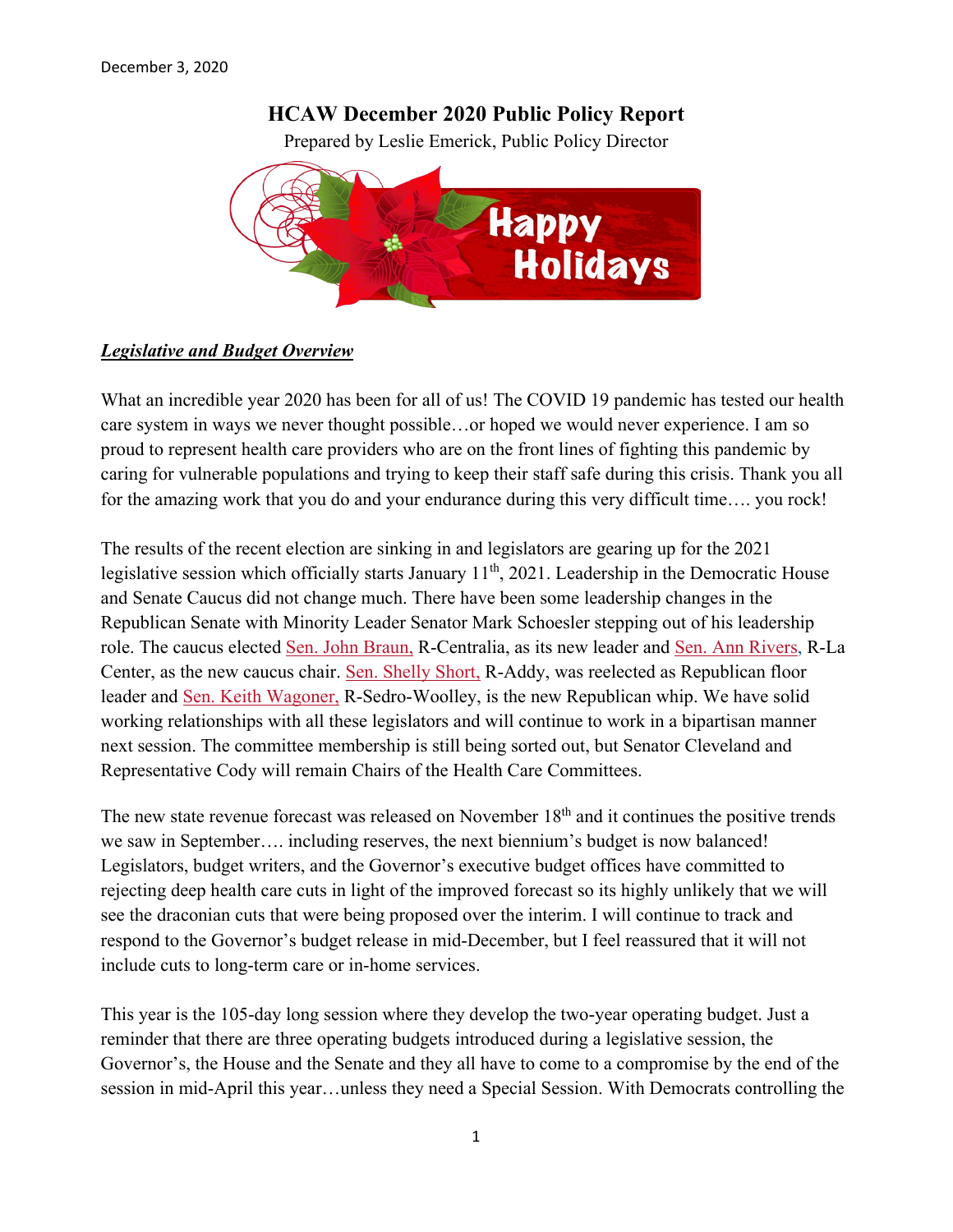legislature and the Governor's office they will be motivated to reach a decision by the end of session…but it is a complex budget year, so you never know. More to come!

This past week was considered the Fall Legislative Days where they held virtual meetings in all the committees. I mainly listened to the health care committees which had good updates on the pandemic efforts by state agencies and budget updates from fiscal staff. I have been meeting with legislators on the Health Care committees prior to session starting to discuss our priorities…which at this point was mainly expressing concerns about the proposed budget cuts to in-home services!

I have been participating in the Long-Term Care Coalition and they have some meetings coming up:

**Dec 16 at noon: an informational session with incoming freshmen legislators** to introduce the coalition, give an overview of the long-term care system, and position ourselves as resources for legislators.

**Jan 4, 2-3pm: coalition legislative planning session** to share information and intelligence on what is coming down the legislative pike affecting long-term care.

## **2021 Draft Legislative Proposals under Consideration by Stakeholders**

**Health Emergency Labor Standards Act:** is being proposed for the 2021 legislative session by Senator Karen Keiser a D, who is Chair of Senate Labor & Commerce. She also serves on Health Care and is a former chair. The legislation and is currently being viewed by stakeholders prior to introduction. It is problematic in many respects for many employers, and in particular for health care employers. The bill will no doubt generate some significant concerns from the business community. Please keep in mind that this is a draft bill and will not be officially introduced until after the middle of January sometime. I would not be surprised if AWB and some of the bigger health care organizations get involved as well. Since it is out for stakeholder feedback, it will probably change before its introduced so this will not be the final draft.



**Nurse Delegation Bill:** Rep Eileen Cody is proposing a bill for the 2021 legislative session to allow for more flexibility in hospitals, but it impact most nurse delegation settings. Below is the latest draft of the bill. I am working on an amendment that clarifies the distinction between home care and home health agencies. The proposed language is to be placed in Section 1 (3)(d)(iv)

## *(iv) Delegation of tasks in an in-home care setting may be done by a registered nurse working as an independent contractor hired by a home care agency regulated under chapter 70.127 RCW.*

This issue has been a constant source of confusion for home care and home health agencies around nurse delegation over the years. Having it clearly laid out in statute would help clarify for the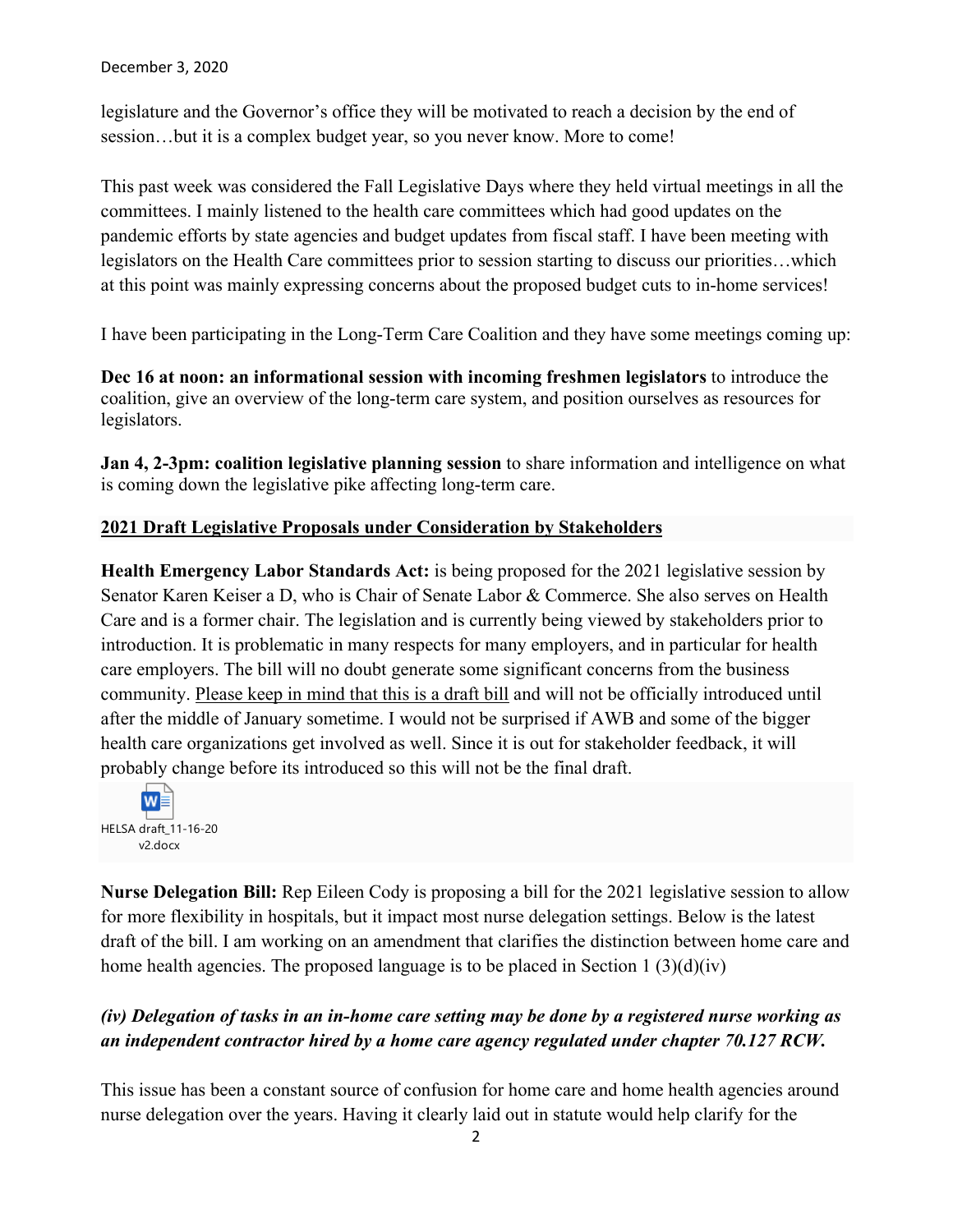agencies who use or want to use nurse delegation. I have suggested that committee staff contact John Hilger the In-Home Services Program Manager at DOH to help provide insight as to why this clarification would be helpful.



## **Governor Proclamations & COVID-19 Waivers**

**[Inslee announces statewide COVID-19 exposure notification tool](https://medium.com/wagovernor/inslee-announces-statewide-covid-19-exposure-notification-tool-34b5740aa02)**: Gov. Jay Inslee, along with the DOH, announced the launch of WA Notify, a simple, anonymous exposure notification tool to help stop the spread of COVID-19. By adding WA Notify to their smartphones, Washington residents will be alerted if they spent time near another WA Notify user who later tests positive for COVID-19.

**WA adopting CDC's new quarantine guidelines**: DOH is adopting the new [Centers for](https://gcc02.safelinks.protection.outlook.com/?url=https%3A%2F%2Flnks.gd%2Fl%2FeyJhbGciOiJIUzI1NiJ9.eyJidWxsZXRpbl9saW5rX2lkIjoxMDEsInVyaSI6ImJwMjpjbGljayIsImJ1bGxldGluX2lkIjoiMjAyMDEyMDMuMzE1MjY5ODEiLCJ1cmwiOiJodHRwczovL3d3dy5jZGMuZ292L2Nvcm9uYXZpcnVzLzIwMTktbmNvdi9tb3JlL3NjaWVudGlmaWMtYnJpZWYtb3B0aW9ucy10by1yZWR1Y2UtcXVhcmFudGluZS5odG1sIn0.CY-DiuCgNm7Zz5_mC6XNRPKKmTIiPr1yg2Pn7hrG_zk%2Fs%2F1121157781%2Fbr%2F91060700555-l&data=04%7C01%7CSteven.friederich%40mil.wa.gov%7C77227d6585f346bd173608d897c3eb7d%7C11d0e217264e400a8ba057dcc127d72d%7C0%7C0%7C637426215016707321%7CUnknown%7CTWFpbGZsb3d8eyJWIjoiMC4wLjAwMDAiLCJQIjoiV2luMzIiLCJBTiI6Ik1haWwiLCJXVCI6Mn0%3D%7C1000&sdata=cZ73hNPpcVFrwaqAQZxrt%2Bt9f43g66hpiiHs4GCeWvQ%3D&reserved=0)  [Disease Control and Prevention \(CDC\) guidelines to reduce quarantine](https://gcc02.safelinks.protection.outlook.com/?url=https%3A%2F%2Flnks.gd%2Fl%2FeyJhbGciOiJIUzI1NiJ9.eyJidWxsZXRpbl9saW5rX2lkIjoxMDEsInVyaSI6ImJwMjpjbGljayIsImJ1bGxldGluX2lkIjoiMjAyMDEyMDMuMzE1MjY5ODEiLCJ1cmwiOiJodHRwczovL3d3dy5jZGMuZ292L2Nvcm9uYXZpcnVzLzIwMTktbmNvdi9tb3JlL3NjaWVudGlmaWMtYnJpZWYtb3B0aW9ucy10by1yZWR1Y2UtcXVhcmFudGluZS5odG1sIn0.CY-DiuCgNm7Zz5_mC6XNRPKKmTIiPr1yg2Pn7hrG_zk%2Fs%2F1121157781%2Fbr%2F91060700555-l&data=04%7C01%7CSteven.friederich%40mil.wa.gov%7C77227d6585f346bd173608d897c3eb7d%7C11d0e217264e400a8ba057dcc127d72d%7C0%7C0%7C637426215016707321%7CUnknown%7CTWFpbGZsb3d8eyJWIjoiMC4wLjAwMDAiLCJQIjoiV2luMzIiLCJBTiI6Ik1haWwiLCJXVCI6Mn0%3D%7C1000&sdata=cZ73hNPpcVFrwaqAQZxrt%2Bt9f43g66hpiiHs4GCeWvQ%3D&reserved=0) for people who have been exposed to COVID-19. Although both the DOH and CDC currently recommend a quarantine period of 14 days, there are circumstances that allow for a shortened quarantine. These include:

- If a person who is in quarantine has no symptoms, quarantine can end after Day 10.
- If a person who is in quarantine receives a negative COVID-19 test and has no symptoms, quarantine can end after Day 7. Get tested within 48 hours before ending quarantine.

There is a small chance that people who choose to shorten their quarantine period may transmit the infection to others post-quarantine. Therefore, it is critical that the person who has been in quarantine continues to monitor their symptoms and wear a mask through Day 14. If they develop symptoms, they should isolate themselves to avoid infecting others and get tested. Both Washington state officials and the CDC recognize that a 14-day quarantine can impose personal burdens that may affect physical and mental health as well as cause economic hardship. This change in guidelines is meant to help reduce that burden, while continuing to keep our community safe.

## *Department of Social and Health Services (DSHS)*

**Safe Start for LTC Facilities:** [https://www.dshs.wa.gov/sites/default/files/ALTSA/covid-](https://www.dshs.wa.gov/sites/default/files/ALTSA/covid-19/LTC_Phases.pdf)[19/LTC\\_Phases.pdf](https://www.dshs.wa.gov/sites/default/files/ALTSA/covid-19/LTC_Phases.pdf)

**Residential Care Services:** A letter regarding from the following topic is now available online: [Reminder to Allow Health Care Provider Visits](https://lnks.gd/l/eyJhbGciOiJIUzI1NiJ9.eyJidWxsZXRpbl9saW5rX2lkIjoxMDEsInVyaSI6ImJwMjpjbGljayIsImJ1bGxldGluX2lkIjoiMjAyMDExMTkuMzA3OTUzMDEiLCJ1cmwiOiJodHRwczovL3d3dy5kc2hzLndhLmdvdi9zaXRlcy9kZWZhdWx0L2ZpbGVzL0FMVFNBL3Jjcy9kb2N1bWVudHMvbXVsdGlwbGUvMDIwLTExLTE4LnBkZj91dG1fbWVkaXVtPWVtYWlsJnV0bV9zb3VyY2U9Z292ZGVsaXZlcnkifQ.l_rcWeXi9u3UoBjUSgPPeHLHajcUCakFvJ2Ld2Y7ftc/s/763120867/br/90132364680-l)

**Aging and LTC Support Rulemaking:** [WAC 388-71-0975](https://www.dshs.wa.gov/sites/default/files/rpau/documents/103E-21-01-0118.pdf) **EMERGENCY ADOPTION**

WSR 21-01-018, Effective Date: December 3, 2020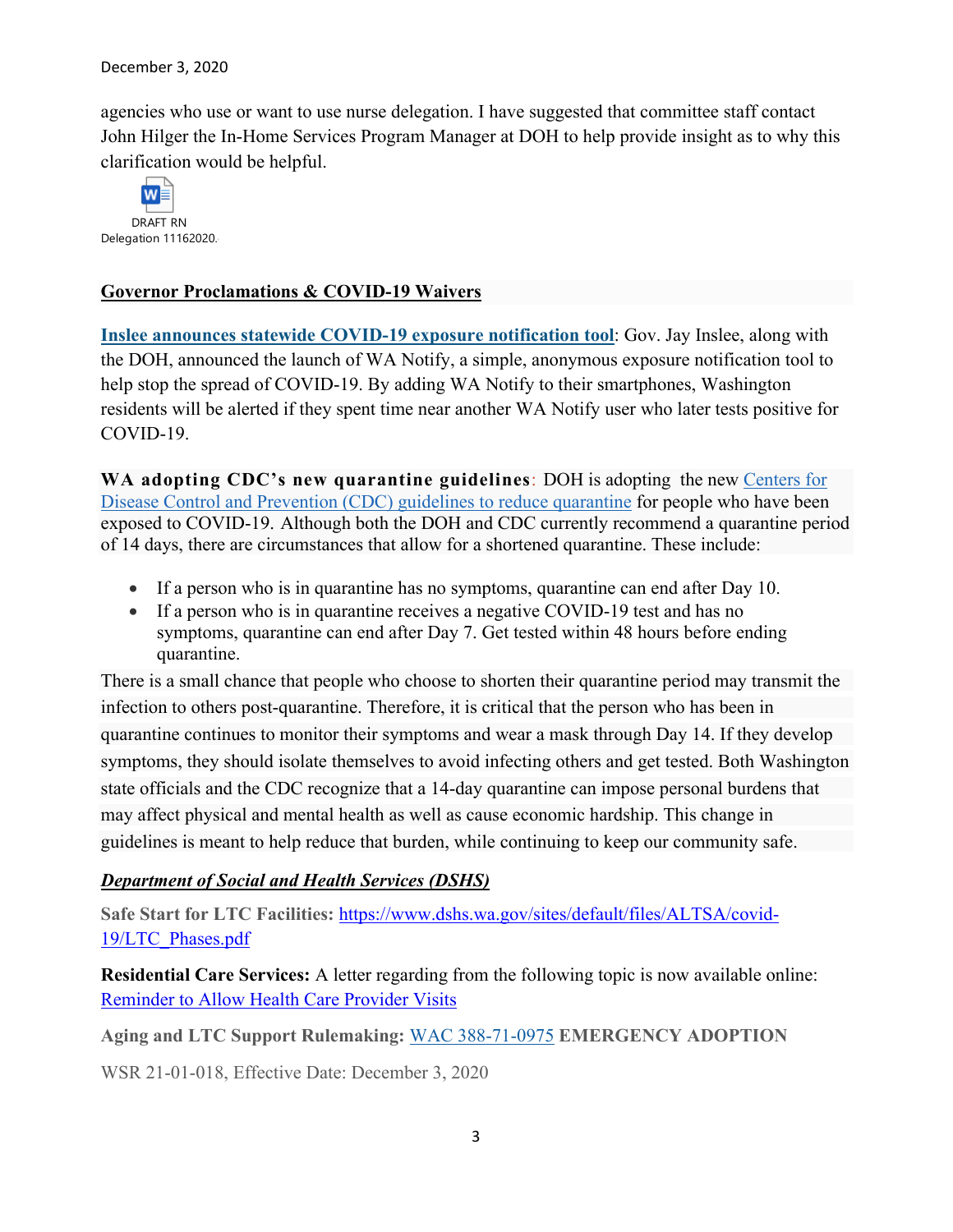#### December 3, 2020

The department is amending WAC 388-71-0975, Who is required to obtain certification as a home care aide, and when, to clarify how to interpret the long term care worker qualifications and requirements in statute and rule that have specific time periods for compliance when there has been a period of time in which the underlying requirements were suspended and waived in whole or part by emergency proclamation by the Governor. [Angel Sulivan](mailto:angel.sulivan@dshs.wa.gov) (360) 725-2495

## *Department of Health (DOH)*

## **Letter to DOH requesting COVID 19 Vaccines for Frontline In-Home Services workers:**

Our agencies have been committed to serving COVID-positive and presumptive positive patients during this pandemic. Our ability to continue do so assures that hospital beds are used for those patients who need them most. Because of the crucial role that home health, home care and hospice agencies have in the healthcare delivery system, we would respectfully ask their frontline health care workers be considered part of Phase 1 or the "Jumpstart phase" as categorized by the National Academy of Medicine Framework for Equitable Allocation of COVID-19 Vaccine.

**DOH Message to In-Home Care Agencies:** The DOH Healthcare-Associated Infections Section would like to share some important information and resources with you about preventing the spread of COVID-19 between staff and clients/patients. Below you will find resources on Personal Protective Equipment, N95 Respirators and Screening of Staff. We are also working on updating our guidance documents to reflect current evidence and guidance from the CDC. We will share those links with you as soon as they become available. Please email us questions at HAI-COVID@doh.wa.gov.

**Personal Protective Equipment:** When community transmission is moderate or high (as it is throughout Washington state currently), healthcare providers should wear a surgical face mask and eye protection for ALL patient care encounters, regardless of patient/client COVID-19 status**.** Clients should wear a cloth face covering or facemask during care, if possible. Screen clients for symptoms and exposure upon entry to the home. Healthcare providers, including caregivers, should wear a disposable surgical face mask, and remove it after each patient visit or if become soiled.

## **N95 Respirators**

• N95 Respirators (or facemask if N95 is not available) should be worn by staff when they are caring for a patient or client with known or suspected COVID-19. A "fit test" is a procedure that tests the seal between the respirator's facepiece and your face. It is done by someone who is trained in fit testing and takes a minimum of 15 to 20 minutes. (Source: OSHA). It is the responsibility of agencies to make significant efforts to provide fit-tested N95 respirators to their staff who are caring for known or suspected COVID-19 patients/clients. If N95 respirators are not available, a surgical face mask with a face shield may be worn and provides acceptable protection. We understand that sourcing N95 respirators and fit testing for staff can be difficult. Here are some resources to assist you: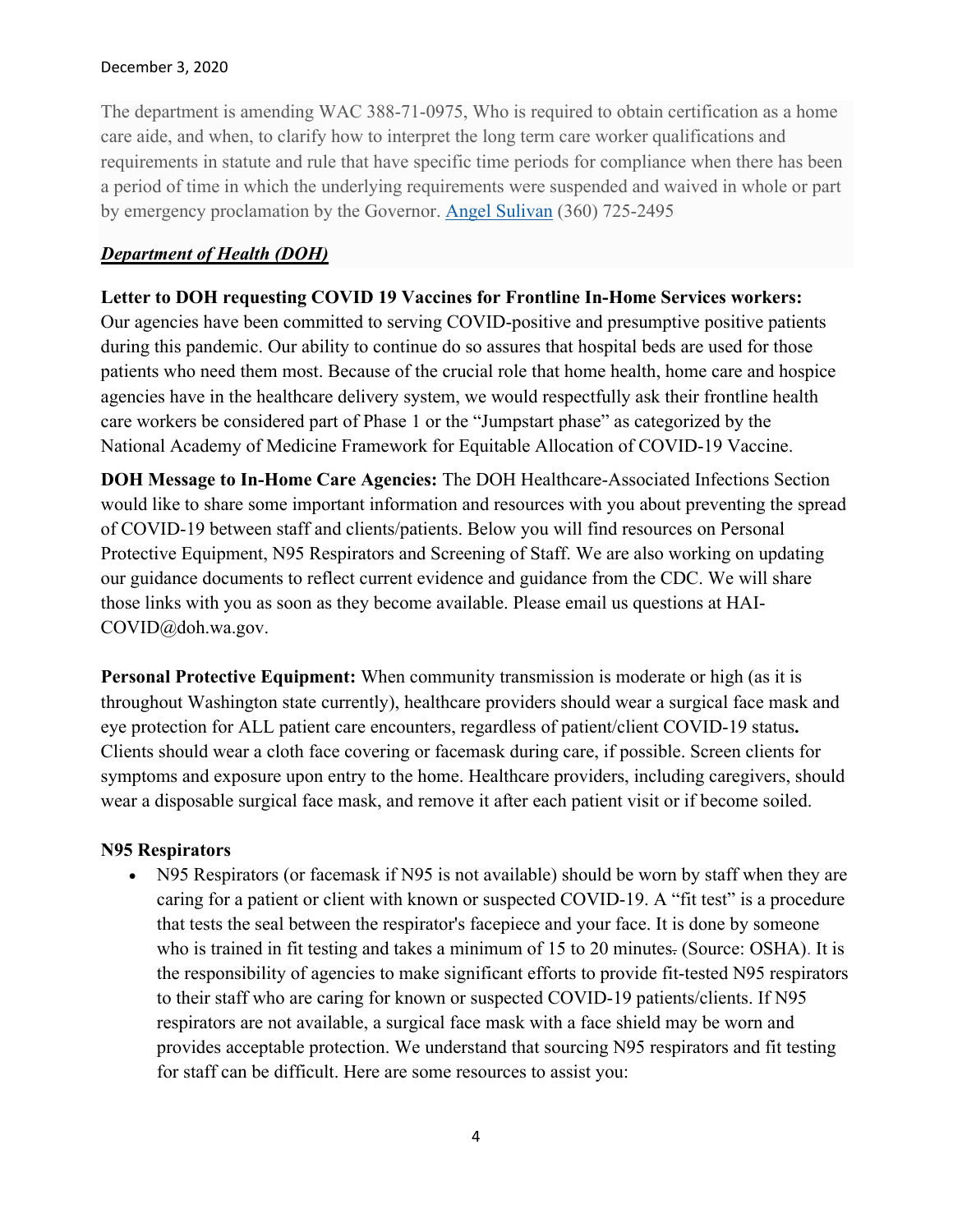- *The Department of Health has funds to provide some limited fit testing to in-home care agency staff,* and can also provide qualitative fit testing kits and training so agencies can fit test staff. If you are interested in accessing this resource, please fill out this survey as soon as possible: [https://www.surveymonkey.com/r/NQLNXYH](https://lnks.gd/l/eyJhbGciOiJIUzI1NiJ9.eyJidWxsZXRpbl9saW5rX2lkIjoxMDAsInVyaSI6ImJwMjpjbGljayIsImJ1bGxldGluX2lkIjoiMjAyMDEyMDEuMzEzOTc2NDEiLCJ1cmwiOiJodHRwczovL3d3dy5zdXJ2ZXltb25rZXkuY29tL3IvTlFMTlhZSCJ9.HadI30dld-uhntayzzshGTkN8uS_b3v0M7l9feKquIo/s/721751668/br/90859656947-l) This funding ends December 31<sup>st</sup>, so please respond promptly if you are interested.
- To obtain N95 respirators, you should attempt to order through your normal PPE suppliers. If you are having difficulty obtaining them contact your local Emergency Management Agency. Your local agency's contact information can be found here: [https://www.dshs.wa.gov/altsa/residential-care-services/ppe-facilities](https://lnks.gd/l/eyJhbGciOiJIUzI1NiJ9.eyJidWxsZXRpbl9saW5rX2lkIjoxMDEsInVyaSI6ImJwMjpjbGljayIsImJ1bGxldGluX2lkIjoiMjAyMDEyMDEuMzEzOTc2NDEiLCJ1cmwiOiJodHRwczovL3d3dy5kc2hzLndhLmdvdi9hbHRzYS9yZXNpZGVudGlhbC1jYXJlLXNlcnZpY2VzL3BwZS1mYWNpbGl0aWVzIn0.Yh1AwjcxkWvXyiRArq6KL-hilmIGSl2oWyRUkAYEp2E/s/721751668/br/90859656947-l)
- For information in setting up a Respiratory Protection Program, visit this site to get information from LNI. [https://lni.wa.gov/safety-health/preventing-injuries-illnesses/create-a](https://lnks.gd/l/eyJhbGciOiJIUzI1NiJ9.eyJidWxsZXRpbl9saW5rX2lkIjoxMDIsInVyaSI6ImJwMjpjbGljayIsImJ1bGxldGluX2lkIjoiMjAyMDEyMDEuMzEzOTc2NDEiLCJ1cmwiOiJodHRwczovL2xuaS53YS5nb3Yvc2FmZXR5LWhlYWx0aC9wcmV2ZW50aW5nLWluanVyaWVzLWlsbG5lc3Nlcy9jcmVhdGUtYS1zYWZldHktcHJvZ3JhbS9zYW1wbGUtc2FmZXR5LXByb2dyYW1zLXBsYW5zIn0.nVrYBtmUX0kR3GOSD_KrpShKfYd_HCwR6L-Hii8EiVI/s/721751668/br/90859656947-l)[safety-program/sample-safety-programs-plans](https://lnks.gd/l/eyJhbGciOiJIUzI1NiJ9.eyJidWxsZXRpbl9saW5rX2lkIjoxMDIsInVyaSI6ImJwMjpjbGljayIsImJ1bGxldGluX2lkIjoiMjAyMDEyMDEuMzEzOTc2NDEiLCJ1cmwiOiJodHRwczovL2xuaS53YS5nb3Yvc2FmZXR5LWhlYWx0aC9wcmV2ZW50aW5nLWluanVyaWVzLWlsbG5lc3Nlcy9jcmVhdGUtYS1zYWZldHktcHJvZ3JhbS9zYW1wbGUtc2FmZXR5LXByb2dyYW1zLXBsYW5zIn0.nVrYBtmUX0kR3GOSD_KrpShKfYd_HCwR6L-Hii8EiVI/s/721751668/br/90859656947-l) You can also feel free to contact our Occupational Health Nurse, Mikkie Nakamura, who can assist you with questions about Respiratory Protection Programs. [Mikkie.Nakamura@doh.wa.gov](mailto:Mikkie.Nakamura@doh.wa.gov)
- N95s are not designed to be reused, however when supplies are low they can be. Please visit this website for information from the CDC on respirator reuse [https://www.cdc.gov/coronavirus/2019-ncov/hcp/ppe-strategy/decontamination-reuse](https://lnks.gd/l/eyJhbGciOiJIUzI1NiJ9.eyJidWxsZXRpbl9saW5rX2lkIjoxMDMsInVyaSI6ImJwMjpjbGljayIsImJ1bGxldGluX2lkIjoiMjAyMDEyMDEuMzEzOTc2NDEiLCJ1cmwiOiJodHRwczovL3d3dy5jZGMuZ292L2Nvcm9uYXZpcnVzLzIwMTktbmNvdi9oY3AvcHBlLXN0cmF0ZWd5L2RlY29udGFtaW5hdGlvbi1yZXVzZS1yZXNwaXJhdG9ycy5odG1sIn0.S7RPkpnykjl_688xHHgcuem3gbyrZ_OCbieW-PEWBc0/s/721751668/br/90859656947-l)[respirators.html](https://lnks.gd/l/eyJhbGciOiJIUzI1NiJ9.eyJidWxsZXRpbl9saW5rX2lkIjoxMDMsInVyaSI6ImJwMjpjbGljayIsImJ1bGxldGluX2lkIjoiMjAyMDEyMDEuMzEzOTc2NDEiLCJ1cmwiOiJodHRwczovL3d3dy5jZGMuZ292L2Nvcm9uYXZpcnVzLzIwMTktbmNvdi9oY3AvcHBlLXN0cmF0ZWd5L2RlY29udGFtaW5hdGlvbi1yZXVzZS1yZXNwaXJhdG9ycy5odG1sIn0.S7RPkpnykjl_688xHHgcuem3gbyrZ_OCbieW-PEWBc0/s/721751668/br/90859656947-l)

## **Screening of Staff and Exclusion from Work**

- Screen staff for symptoms or exposures to COVID-19 daily before beginning work. Staff who have been exposed to someone with COVID-19 should be excluded from work for 14 days after their last exposure. Staff who are symptomatic should be encouraged to seek COVID-19 testing promptly. They should also be excluded from work until they meet the Return to Work Criteria [https://www.cdc.gov/coronavirus/2019-ncov/hcp/return-to](https://lnks.gd/l/eyJhbGciOiJIUzI1NiJ9.eyJidWxsZXRpbl9saW5rX2lkIjoxMDQsInVyaSI6ImJwMjpjbGljayIsImJ1bGxldGluX2lkIjoiMjAyMDEyMDEuMzEzOTc2NDEiLCJ1cmwiOiJodHRwczovL3d3dy5jZGMuZ292L2Nvcm9uYXZpcnVzLzIwMTktbmNvdi9oY3AvcmV0dXJuLXRvLXdvcmsuaHRtbCJ9.Cx7sYuEm3Az7mwR00nT6OXq2i7gJtRvl9HpEvKPbGaA/s/721751668/br/90859656947-l)[work.html](https://lnks.gd/l/eyJhbGciOiJIUzI1NiJ9.eyJidWxsZXRpbl9saW5rX2lkIjoxMDQsInVyaSI6ImJwMjpjbGljayIsImJ1bGxldGluX2lkIjoiMjAyMDEyMDEuMzEzOTc2NDEiLCJ1cmwiOiJodHRwczovL3d3dy5jZGMuZ292L2Nvcm9uYXZpcnVzLzIwMTktbmNvdi9oY3AvcmV0dXJuLXRvLXdvcmsuaHRtbCJ9.Cx7sYuEm3Az7mwR00nT6OXq2i7gJtRvl9HpEvKPbGaA/s/721751668/br/90859656947-l)
- Make and share policies for flexible medical leave with staff and instruct them on how and who to tell if they believe they are sick with COVID-19. Sick staff should stay home.
- If multiple staff are excluded from work due to exposure, refer to the CDC Guidance on Strategies to Mitigate Healthcare Personnel Staffing Shortages [https://www.cdc.gov/coronavirus/2019-ncov/hcp/mitigating-staff-shortages.html](https://lnks.gd/l/eyJhbGciOiJIUzI1NiJ9.eyJidWxsZXRpbl9saW5rX2lkIjoxMDUsInVyaSI6ImJwMjpjbGljayIsImJ1bGxldGluX2lkIjoiMjAyMDEyMDEuMzEzOTc2NDEiLCJ1cmwiOiJodHRwczovL3d3dy5jZGMuZ292L2Nvcm9uYXZpcnVzLzIwMTktbmNvdi9oY3AvbWl0aWdhdGluZy1zdGFmZi1zaG9ydGFnZXMuaHRtbCJ9.QXKCJjgwHDh8AkS9p26kYAqWc9FH5CGD2cax9O2PkNo/s/721751668/br/90859656947-l)
- Information for staff on unemployment compensation related to exclusion from work: [https://esd.wa.gov/newsroom/covid-19-worker-information](https://lnks.gd/l/eyJhbGciOiJIUzI1NiJ9.eyJidWxsZXRpbl9saW5rX2lkIjoxMDYsInVyaSI6ImJwMjpjbGljayIsImJ1bGxldGluX2lkIjoiMjAyMDEyMDEuMzEzOTc2NDEiLCJ1cmwiOiJodHRwczovL2VzZC53YS5nb3YvbmV3c3Jvb20vY292aWQtMTktd29ya2VyLWluZm9ybWF0aW9uIn0.L2woz6-YEaMPJCeQdVJVM-gah2aTUCP1iL_5y6Jfty4/s/721751668/br/90859656947-l)

**COVID-19 vaccine distribution plan UPDATE:** DOH) [continues to make progress](https://lnks.gd/l/eyJhbGciOiJIUzI1NiJ9.eyJidWxsZXRpbl9saW5rX2lkIjoxMDEsInVyaSI6ImJwMjpjbGljayIsImJ1bGxldGluX2lkIjoiMjAyMDEyMDMuMzE1MzMzMDEiLCJ1cmwiOiJodHRwczovL3d3dy50dncub3JnL3dhdGNoLz9jbGllbnRJRD05Mzc1OTIyOTQ3JmV2ZW50SUQ9MjAyMDEyMTA1MCJ9.GiDJQFNIWmCO1CbMas2FwwbQiMcsElIKoFR_e2kZVNs/s/717258116/br/91065953163-l) with our COVID-19 vaccine distribution planning efforts.

**Timeline: Vaccine Authorizations and Approvals**: Vaccine safety is of the utmost importance to our communities in Washington. The FDA's Vaccines and Related Biological Products Advisory Committee will meet December 10th to review the Emergency Use Authorization (EUA) application submitted by Pfizer on November 20th. An EUA allows the FDA to make a product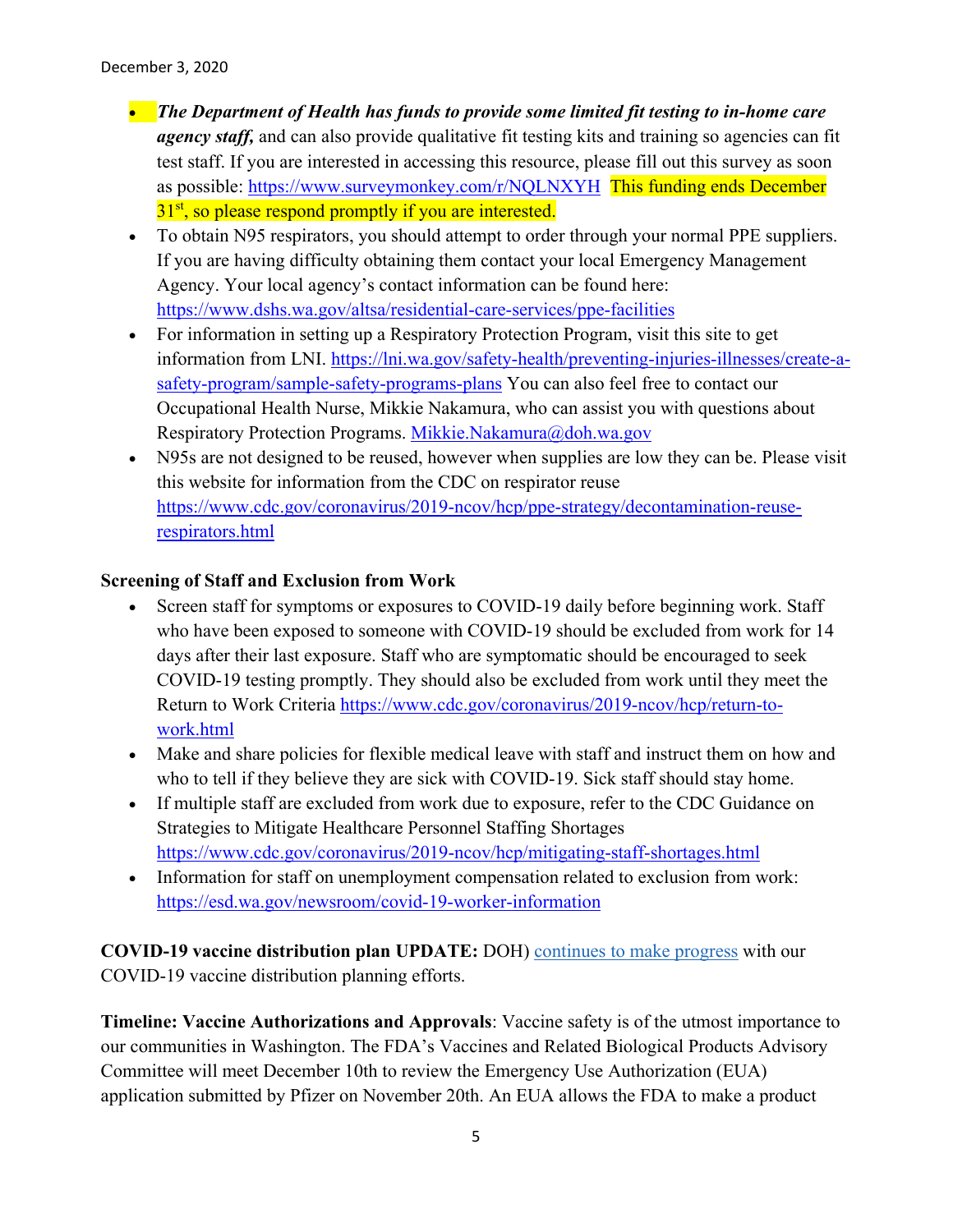available during a declared state of emergency before it has a full license. If the EUA is approved, the vaccine will then be vetted by the Scientific Safety Review Workgroup, as part of the [Western](https://lnks.gd/l/eyJhbGciOiJIUzI1NiJ9.eyJidWxsZXRpbl9saW5rX2lkIjoxMDIsInVyaSI6ImJwMjpjbGljayIsImJ1bGxldGluX2lkIjoiMjAyMDEyMDMuMzE1MzMzMDEiLCJ1cmwiOiJodHRwczovL3d3dy5nb3Zlcm5vci53YS5nb3YvbmV3cy1tZWRpYS9pbnNsZWUtYXBwb2ludHMtcmVwcmVzZW50YXRpdmVzLW11bHRpLXN0YXRlLWNvdmlkLXZhY2NpbmUtd29ya2dyb3VwIn0.YXfqMhvIDI75PAIA4mHcAoZ6V9qDbM_y0kvSQHPr_Fk/s/717258116/br/91065953163-l)  [States Pact.](https://lnks.gd/l/eyJhbGciOiJIUzI1NiJ9.eyJidWxsZXRpbl9saW5rX2lkIjoxMDIsInVyaSI6ImJwMjpjbGljayIsImJ1bGxldGluX2lkIjoiMjAyMDEyMDMuMzE1MzMzMDEiLCJ1cmwiOiJodHRwczovL3d3dy5nb3Zlcm5vci53YS5nb3YvbmV3cy1tZWRpYS9pbnNsZWUtYXBwb2ludHMtcmVwcmVzZW50YXRpdmVzLW11bHRpLXN0YXRlLWNvdmlkLXZhY2NpbmUtd29ya2dyb3VwIn0.YXfqMhvIDI75PAIA4mHcAoZ6V9qDbM_y0kvSQHPr_Fk/s/717258116/br/91065953163-l)

The review by this workgroup will provide another layer of scrutiny and expert review to this process and should take about 1 to 2 days. This will be done while the vaccine is still being processed and shipped, so it should not cause any delay in making vaccine available to people in Washington.

**First Vaccine Arrival:** We are hopeful we will have a vaccine to begin administering by mid-December. The federal government has given us an estimate of 62,400 doses of the Pfizer vaccine for our initial allocation. They have also told us we should receive an estimated total of around 200,000 doses of the Pfizer vaccine by the end of December. Regular weekly shipments should begin in January.

**Allocation and Prioritization**: We are working on finalizing our guidance around initial vaccine allocation and prioritization framework. This framework includes feedback from the communities, partners, sectors, and industries that are heavily impacted by COVID-19, and by the National Academies of Medicine's [Framework for Equitable Allocation of Vaccine for the Novel](https://lnks.gd/l/eyJhbGciOiJIUzI1NiJ9.eyJidWxsZXRpbl9saW5rX2lkIjoxMDMsInVyaSI6ImJwMjpjbGljayIsImJ1bGxldGluX2lkIjoiMjAyMDEyMDMuMzE1MzMzMDEiLCJ1cmwiOiJodHRwczovL2djYzAyLnNhZmVsaW5rcy5wcm90ZWN0aW9uLm91dGxvb2suY29tLz91cmw9aHR0cHMlM0ElMkYlMkZ3d3cubmF0aW9uYWxhY2FkZW1pZXMub3JnJTJGb3VyLXdvcmslMkZhLWZyYW1ld29yay1mb3ItZXF1aXRhYmxlLWFsbG9jYXRpb24tb2YtdmFjY2luZS1mb3ItdGhlLW5vdmVsLWNvcm9uYXZpcnVzJmRhdGE9MDQlN0MwMSU3Q21vcmdhbi5qYWRlJTQwZG9oLndhLmdvdiU3Q2RlYjIyOGJhY2EyYzRlYjc0NDkzMDhkODk2ZGNkZTRmJTdDMTFkMGUyMTcyNjRlNDAwYThiYTA1N2RjYzEyN2Q3MmQlN0MwJTdDMCU3QzYzNzQyNTIyMjY1MDA2MjExNiU3Q1Vua25vd24lN0NUV0ZwYkdac2IzZDhleUpXSWpvaU1DNHdMakF3TURBaUxDSlFJam9pVjJsdU16SWlMQ0pCVGlJNklrMWhhV3dpTENKWFZDSTZNbjAlM0QlN0MxMDAwJnNkYXRhPXhZVVRBZXY2eWwweVZGV1Y3S1B6YlhjJTJCMXl6bWU3bkJXWnIlMkIlMkZ0M0Z2MTglM0QmcmVzZXJ2ZWQ9MCJ9.ZiwVz-TfEkSpQ8svHAcqTX_YCq1BqBfykuXkOlRdSbg/s/717258116/br/91065953163-l)  [Coronavirus.](https://lnks.gd/l/eyJhbGciOiJIUzI1NiJ9.eyJidWxsZXRpbl9saW5rX2lkIjoxMDMsInVyaSI6ImJwMjpjbGljayIsImJ1bGxldGluX2lkIjoiMjAyMDEyMDMuMzE1MzMzMDEiLCJ1cmwiOiJodHRwczovL2djYzAyLnNhZmVsaW5rcy5wcm90ZWN0aW9uLm91dGxvb2suY29tLz91cmw9aHR0cHMlM0ElMkYlMkZ3d3cubmF0aW9uYWxhY2FkZW1pZXMub3JnJTJGb3VyLXdvcmslMkZhLWZyYW1ld29yay1mb3ItZXF1aXRhYmxlLWFsbG9jYXRpb24tb2YtdmFjY2luZS1mb3ItdGhlLW5vdmVsLWNvcm9uYXZpcnVzJmRhdGE9MDQlN0MwMSU3Q21vcmdhbi5qYWRlJTQwZG9oLndhLmdvdiU3Q2RlYjIyOGJhY2EyYzRlYjc0NDkzMDhkODk2ZGNkZTRmJTdDMTFkMGUyMTcyNjRlNDAwYThiYTA1N2RjYzEyN2Q3MmQlN0MwJTdDMCU3QzYzNzQyNTIyMjY1MDA2MjExNiU3Q1Vua25vd24lN0NUV0ZwYkdac2IzZDhleUpXSWpvaU1DNHdMakF3TURBaUxDSlFJam9pVjJsdU16SWlMQ0pCVGlJNklrMWhhV3dpTENKWFZDSTZNbjAlM0QlN0MxMDAwJnNkYXRhPXhZVVRBZXY2eWwweVZGV1Y3S1B6YlhjJTJCMXl6bWU3bkJXWnIlMkIlMkZ0M0Z2MTglM0QmcmVzZXJ2ZWQ9MCJ9.ZiwVz-TfEkSpQ8svHAcqTX_YCq1BqBfykuXkOlRdSbg/s/717258116/br/91065953163-l) We are also using guidance from the Advisory Committee on Immunization Practices (ACIP).

What we know for sure right now is that the first phase of vaccination, called 1a, will focus on workers in healthcare settings serving patients who either have confirmed or suspected COVID-19, along with staff and residents of long-term care facilities. We'll know more about who will be vaccinated in later phases based on input from our community engagement and decisions made by ACIP. Getting vaccine to the people of Washington is a large, coordinated effort and the timeline for when all eligible people can receive the vaccine is still a work in progress.

**Provider Enrollment**: Providers who have fully enrolled in the COVID-19 Vaccine Program by December 6 will be eligible to receive part of the first shipment. As of December 1, we had 116 providers fully enrolled, with many more applications partially completed or pending approval. Clinics, pharmacies, and hospitals are encouraged to enroll right away. Enroll at [www.COVIDVaccineWA.org.](https://lnks.gd/l/eyJhbGciOiJIUzI1NiJ9.eyJidWxsZXRpbl9saW5rX2lkIjoxMDQsInVyaSI6ImJwMjpjbGljayIsImJ1bGxldGluX2lkIjoiMjAyMDEyMDMuMzE1MzMzMDEiLCJ1cmwiOiJodHRwOi8vd3d3LkNPVklEVmFjY2luZVdBLm9yZyJ9.rwJzSIiij7-E4zCT43dZ4rmu7DWNiSSOa4v6bEgwMls/s/717258116/br/91065953163-l)

We will coordinate with CDC to ship vaccine directly to enrolled providers once vaccine is available. Providers will then be responsible for storing and administering the vaccine. We are meeting with enrolled and interested providers regularly to provide updates and technical assistance.

**New COVID-19 Infusion Treatment:** HCAW was contacted by Kathy Lofy, MD, State Health Officer to discuss the possibility of home health agencies administering a new COVID-19 infusion treatment that may soon get approval from the FDA. It appears that they will start with hospitals first, but this still may be coming to home health agencies in the near future!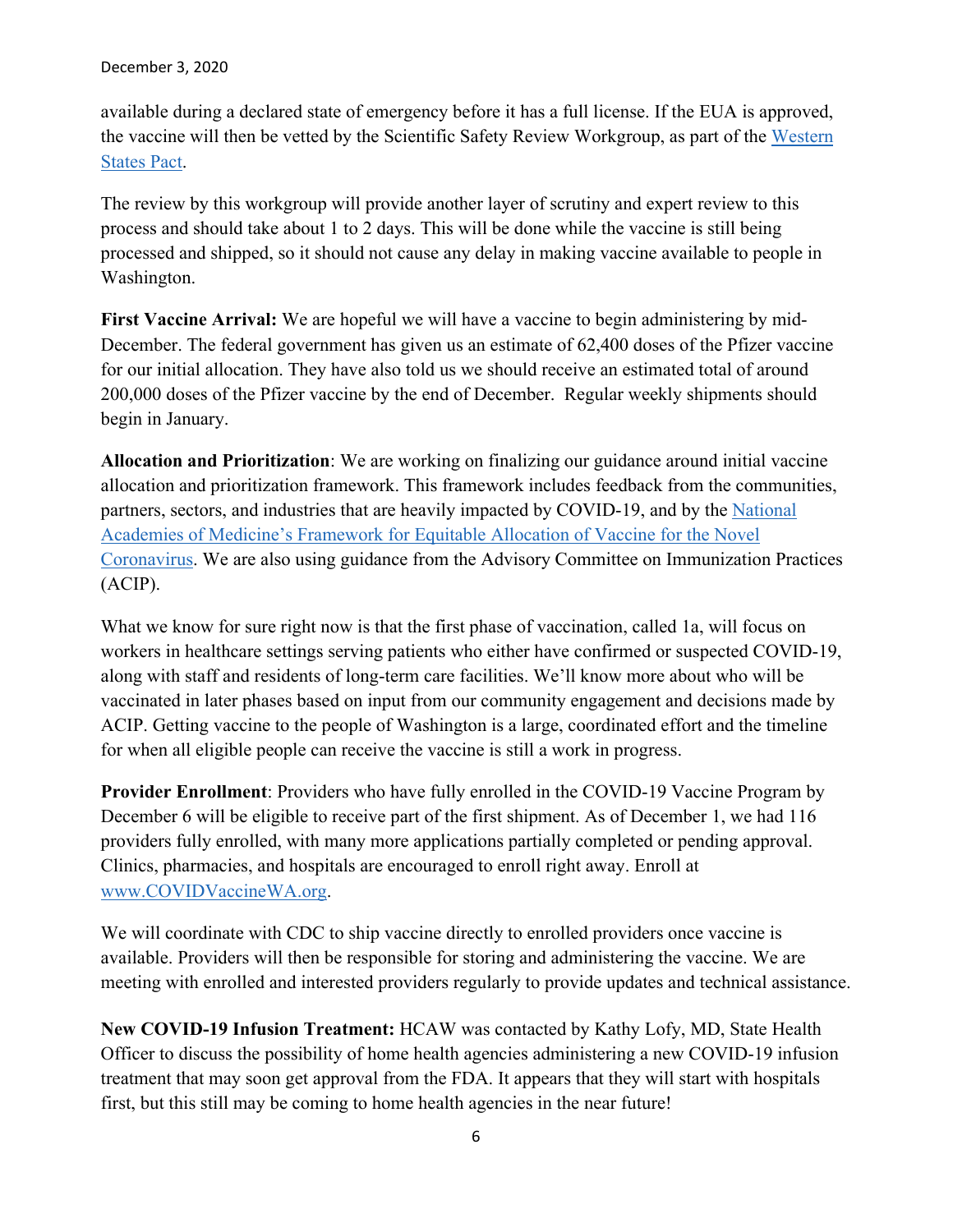#### December 3, 2020

Two companies (Eli Lilly and Regeneron) have submitted emergency use authorization (EUA) applications to the FDA for their monoclonal antibody COVID-19 treatments. Our federal partners informed us that the FDA may be issuing an EUA for one or both monoclonal antibody treatments within the next week or two. Both of these therapeutic products will need to be administered via a one-hour infusion early in the course of infection. I am writing to inform you of these potentially new COVID-19 treatments and explore your willingness to administer this medication to COVID-19 patients. While the clinical criteria for use of these medications are currently unknown, they will likely be indicated for patients with mild or moderate laboratory-confirmed COVID-19 (i.e., outpatients) who are at high risk for severe COVID-19.

**Nurse Supervisory Visits Rulemaking Request:** HCAW officially requested rulemaking at DOH through a petition to permanently being able to do nurse supervisory visits via telehealth as well as accept telehealth for MD face to face requirement. Here are the documents we submitted:



**Hospice Certificate of Need Program**: October 30, 2020: The Certificate of Need Program has posted the updated [2020-2021 hospice need forecasting method \(methodology\).](https://lnks.gd/l/eyJhbGciOiJIUzI1NiJ9.eyJidWxsZXRpbl9saW5rX2lkIjoxMDAsInVyaSI6ImJwMjpjbGljayIsImJ1bGxldGluX2lkIjoiMjAyMDEwMzAuMjk2NzczMzEiLCJ1cmwiOiJodHRwczovL2RvaGNycy5ib3guY29tL3MvMHpqeXNydmV4cGw3cXNqYXF6NGc5aHZlaTE2NmNsdHMifQ.nBWNsTIHHH9-1A-Deg_CNKMhdtou37O_A22diXL4w_I/s/717258116/br/87672390502-l)

The hospice association has contacted Kristin Peterson, Assistant Secretary at DOH and other issue related department staff to meet and discuss concerns with the methodology. That meeting was November 12<sup>th</sup> and there was a discussion about how DOH is counting the Average Daily Census.

**Safe Medication Return Program:** Washington's [Safe Medication Return Program,](https://lnks.gd/l/eyJhbGciOiJIUzI1NiJ9.eyJidWxsZXRpbl9saW5rX2lkIjoxMDEsInVyaSI6ImJwMjpjbGljayIsImJ1bGxldGluX2lkIjoiMjAyMDExMjEuMzA5MTcxOTEiLCJ1cmwiOiJodHRwczovL3d3dy5kb2gud2EuZ292L0ZvclB1YmxpY0hlYWx0aGFuZEhlYWx0aGNhcmVQcm92aWRlcnMvSGVhbHRoY2FyZVByb2Zlc3Npb25zYW5kRmFjaWxpdGllcy9TYWZlTWVkaWNhdGlvblJldHVyblByb2dyYW0ifQ.TYI-mzxB7Yes9OtNbRdBiQKrsqh4sAyx4Tb05vB71ww/s/717258116/br/90221130994-l) a pioneering effort aimed at reducing medication misuse, abuse, and poisonings had gone live on the website.

This program creates a unified, statewide, medication return program that will give Washington residents free, convenient, and environmentally responsible options for disposing of unwanted medication. Physical drop boxes [are available.](https://lnks.gd/l/eyJhbGciOiJIUzI1NiJ9.eyJidWxsZXRpbl9saW5rX2lkIjoxMDIsInVyaSI6ImJwMjpjbGljayIsImJ1bGxldGluX2lkIjoiMjAyMDExMjEuMzA5MTcxOTEiLCJ1cmwiOiJodHRwczovL21lZC1wcm9qZWN0Lm9yZy9sb2NhdGlvbnMvd2FzaGluZ3Rvbi9jb252ZW5pZW50LWxvY2F0aW9ucy8ifQ.jg-7ydmA15na2PRL71x2D6KCu-NsILlk9YR0T0RzSh4/s/717258116/br/90221130994-l) People may also request free mail-back envelopes so they don't need to leave their homes to participate.

People may return most medications. That includes over-the-counter and prescription medications, controlled substance medication, and even household pet medications. Unused and unneeded medications in a household pose a potential risk for poisoning and overdose deaths. Improperly discarded medication also presents an environmental hazard. Flushing medicine down the toilet or throwing it in the trash pollutes water and soil.

Washington is the first state to implement such a program as a result of state law. Funded by drug manufacturers at no cost to taxpayers, the program encourages people to return unwanted and expired medications. MED-Project is the approved program operator, under DOH's oversight.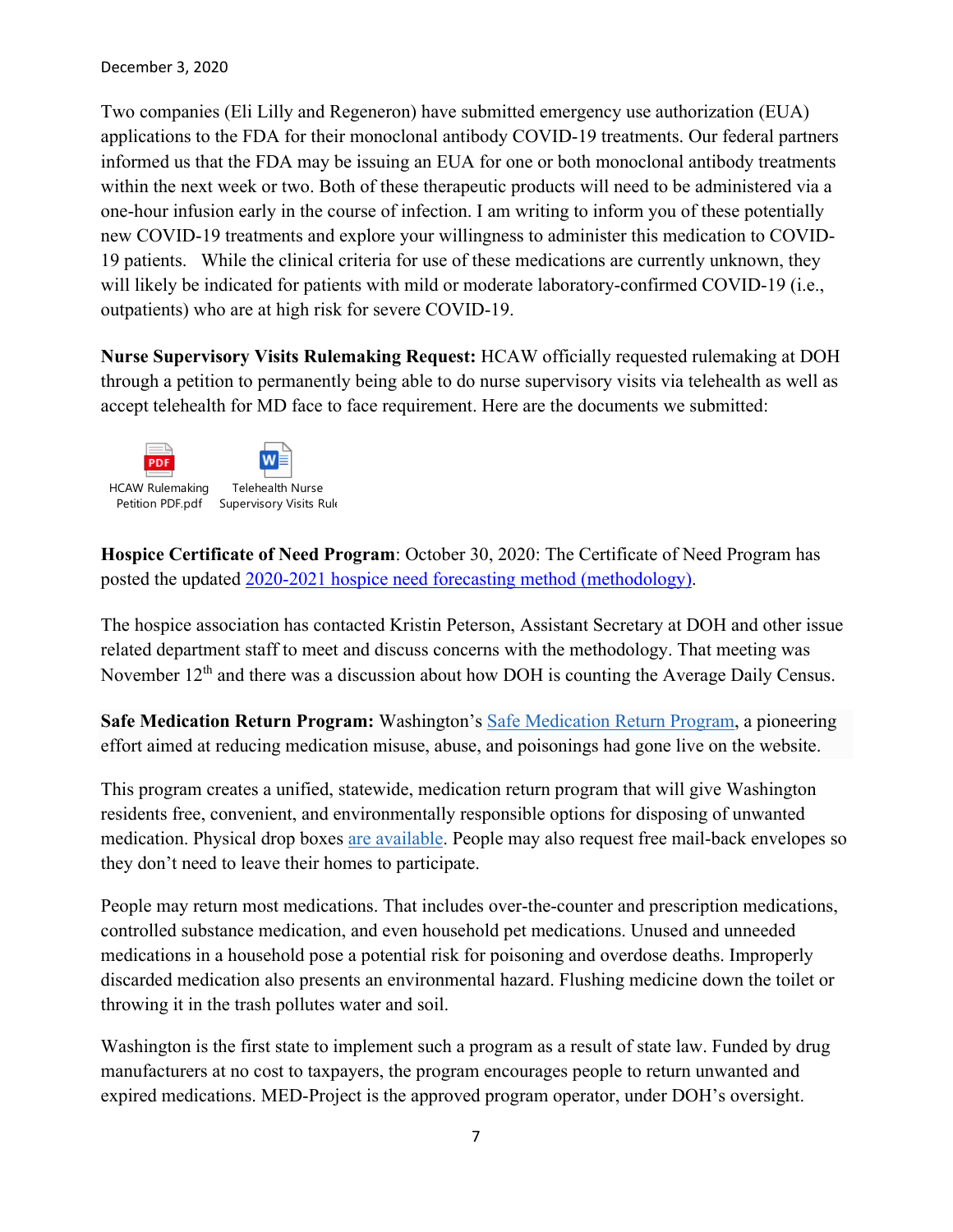#### December 3, 2020

**PAs ordering Home Health Services Expedited Rule Making CR-105:** WAC 246-335-510 Definitions. In-Home Services, Home Health. The Department of Health (department) is proposing a permanent rule amendment to WAC 246-335-510(3), adding physician assistants to the list of practitioners authorized to order home health services and to sign plans of care, consistent with federal changes due to the coronavirus disease (COVID-19) pandemic filed as [WSR# 20-23-089](https://lnks.gd/l/eyJhbGciOiJIUzI1NiJ9.eyJidWxsZXRpbl9saW5rX2lkIjoxMDIsInVyaSI6ImJwMjpjbGljayIsImJ1bGxldGluX2lkIjoiMjAyMDExMjEuMzA4OTM3NjEiLCJ1cmwiOiJodHRwczovL3d3dy5kb2gud2EuZ292L1BvcnRhbHMvMS9Eb2N1bWVudHMvMTEwMC8yMDIzL0NPVklEMTlfV1NSMjAyMzA4OUluaG9tZXNlcnZpY2VzZGVmaW5pdGlvbnNIU1FBZmluYWwtMjAyMDExMTgucGRmIn0.qlRgUHyYgBo2Nm3ZJtBCbC7yibimDOwNVoZ4YEBWBUs/s/717258116/br/90200593871-l) -Filing date/time 11/17/20202:23 PM

**Palliative Care Roadmap Completed and Available!!** I have some good news, Pat Justis has located funds for a third printing of the PC Roadmap! It's posted on [DOH Rural Health webpage,](https://www.doh.wa.gov/ForPublicHealthandHealthcareProviders/RuralHealth) as well as the [WA Rural Palliative Care Initiative portal T](https://waportal.org/partners/home/washington-rural-palliative-care-initiative)o order: <https://prtonline.myprintdesk.net/DSF/>

## *Nursing Care Quality Assurance Commission* **(NCQAC)**

**NCQAC draft Advisory Opinion for Telehealth Nursing Services:** This may be of importance due to the amount of telemedicine that home health and hospice agencies have been providing, especially during the pandemic. NCQAC concludes that the appropriately prepared and competent advanced registered nurse practitioner (ARNP), registered nurse (RN), licensed practical nurse (LPN), nursing technician (NT), and nursing assistant (NA), may perform telehealth delivery of nursing care services in settings appropriate for telehealth care within their legal and individual scope of practice.

## *Office of the Insurance Commissioner (OIC)*

**Palliative Care Insurance Workgroup:** It is my understanding that legislators still plan to have a public hearing on the issue in the Aging and Long-Term Care Committee with palliative care stakeholders and the insurers. We also received the results of the survey done by the Association of WA Healthcare Plans on how they implement and reimburse for palliative care in their plans.

## *Public Policy*

[WA State Telemedicine Collaborative:](https://www.wsha.org/policy-advocacy/issues/telemedicine/washington-state-telemedicine-collaborative/meetings-and-minutes/) The last was on November 17<sup>th</sup>. Possible new legislation to keep some of the lifted restrictions permanently such as being able to bill for audio only telemedicine visits! Telemedicine Trainings will begin December  $7<sup>th</sup>$  with the Collaboration to meet the January 1, 2021 deadline for all health care providers using and billing for telemedicine!

**Home Care Association of New York and New York Hospital Association Collaboration:**  HCAW has been in contact with the WA State Hospital Association to begin discussions about a potential collaborative in Washington state. I recently listened to the latest Webinar discussions between Mount Sinai, South Nassau Home Care Pre-Acute, Post-Acute Collaborative and will post a link to the recording when its ready. During this webinar, you'll learn how the home care and hospital system are working together to target individuals diagnosed or frequently readmitted to the hospital for the following conditions: end-stage chronic obstructive pulmonary disorder; diabetes;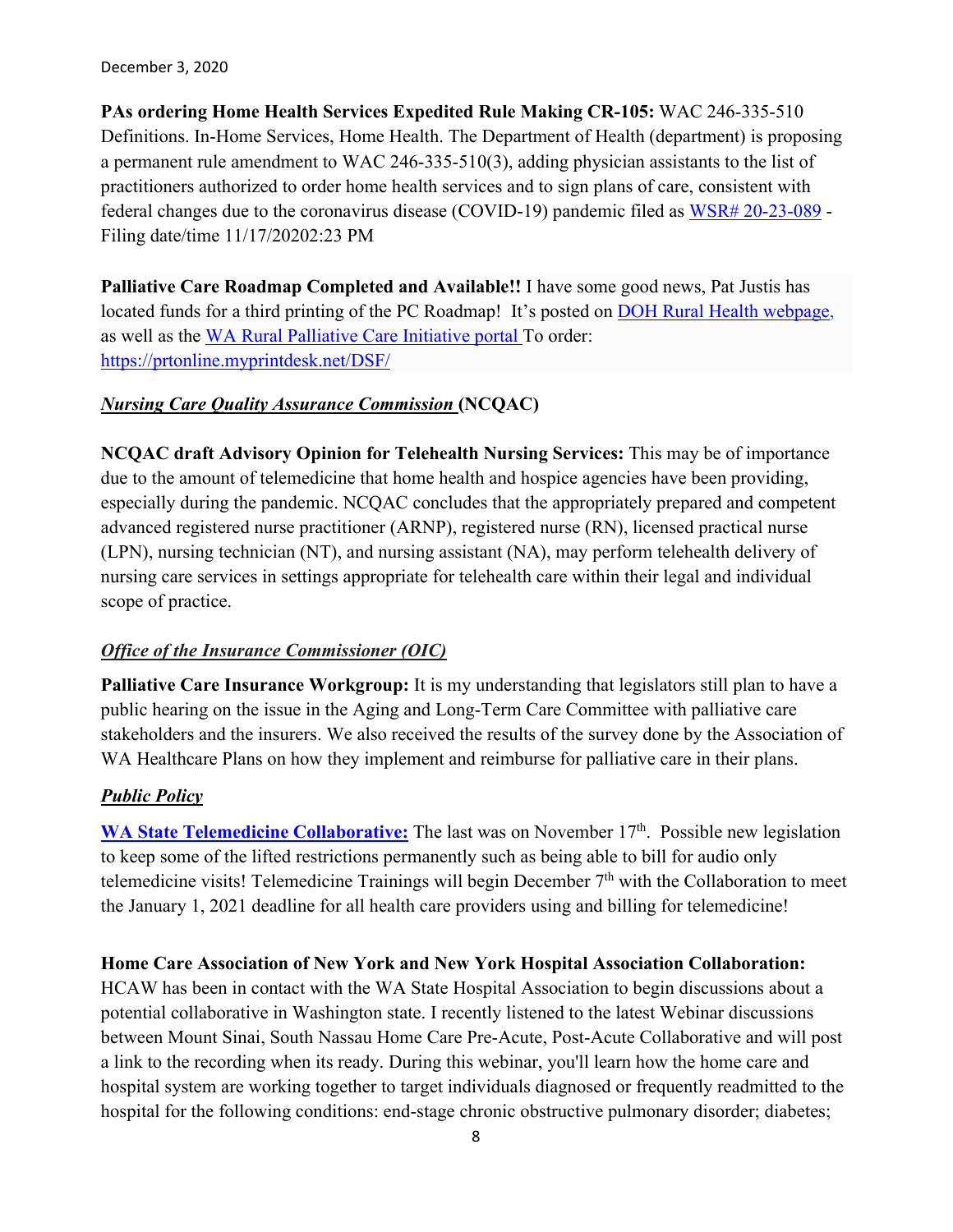pre-and post-operative care in orthopedics (e.g., hip and knee replacements) or open heart surgeries, with a focus on patient and family teaching, short stay or same-day transition back home, and recovery or rehab care at home.

are also anticipating additional models that we'll be posting, even if not live-recorded.

One, coming in January, is a Complex Care Patient program that is a 6-county wide collaborative of a hospital system, home care, and the largest ACO in update NYS. A fabulous program that integrates home care RN, MSW, PT directly into the hospital DCP process, enabling much sicker and more complex cases to be discharged home, and with post-discharge collaborative care planning and management between the collaborating partner physicians, home care and hospital system. Effectively becomes a post-acute and pre-acute model. Will look forward to sharing that with you when it's delivered.

## **Dementia Action Coalition (DAC) Care Transitions Workgroup: Meeting on December 3:**

I am a member of this new DAC Workgroup charged with identifying strategies, practices and/or programs that would help to minimize unnecessary care transitions with a focus on emergency room visits, hospitalizations and readmissions. Increasing awareness among primary care clinicians and care partners of **potentially avoidable** causes for ED visits, hospital admissions, and readmissions for people with cognitive impairment and dementia. I am sending them information on the NY Home Health and Hospital Collaborative as well!!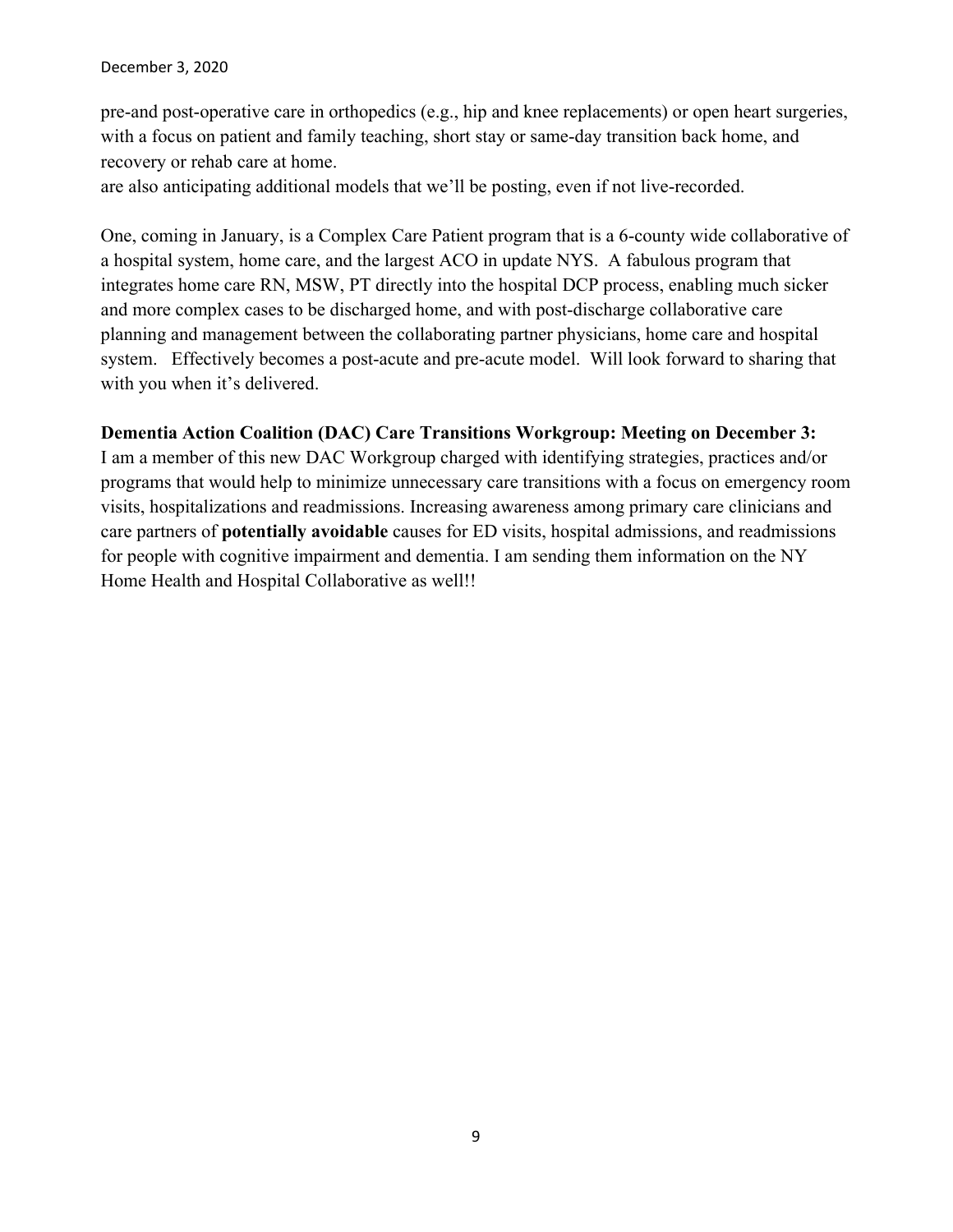## **Home Care Association of Washington**

## **Clinical Director Report**

#### **November, 2020**

## **COVID 19**

At the request of the Washington State Department of Health, Leslie and I met with DOH representatives regarding potential COVID outbreaks in home health and home care.

Carolyn Ham is the DOH Strategic Partners Program Supervisor Healthcare-Associated Infections and Antimicrobial Resistance Section Office of Communicable Disease Epidemiology Disease Control and Health Statistics Division

Ham was joined by Sara Podczervinsik [\(sara.podczervinski@doh.wa.gov;](mailto:sara.podczervinski@doh.wa.gov) Sabine Meuse [\(sabine.meuse@doh.wa.gov\)](mailto:sabine.meuse@doh.wa.gov) and Larissa Lewis [\(larrissa.lewis@doh.wa.gov](mailto:larrissa.lewis@doh.wa.gov) all from Ham's department. Ham is a PTA by training and has worked in home health care.

Ham stated that she learned of possible outbreaks in home health/home care through conversations with the King County Health District. We were not able to establish if actual outbreaks actually occurred.

I reached out to Board Members to get a better idea of individual agency experience to share with the DOH group. Seven members responded with substantial detail and strikingly similar responses. A summary follows:

Q: What are agencies' main concerns about COVID-19 transmission between staff and clients?

A: Having enough PPE; access to patients in LTC; not knowing if clients are PUI or COVID+; must rely on screening questions prior to visits; no documented occurrences of staff exposing patients so far; staff are screened and adhere to full PPE for all visits; we have quarantined a total of 6 staff who were exposed during home visits and test negative; added aerosolized procedure question to screening questions; in congregate care ask about status of room makes if any; community transmission of asymptomatic positive cases both from staff and clients; hoping everyone tells the truth; main concern is that staff contract the virus and unknowingly pass it on to patients.

Q: If a home health or home care agency has cases among staff or clients, where are agencies reporting these cases?

A: Lab/MD offices are reporting; one employee tested positive and that result reported by the agency to the health district; whomever is obtaining test results, reports; local health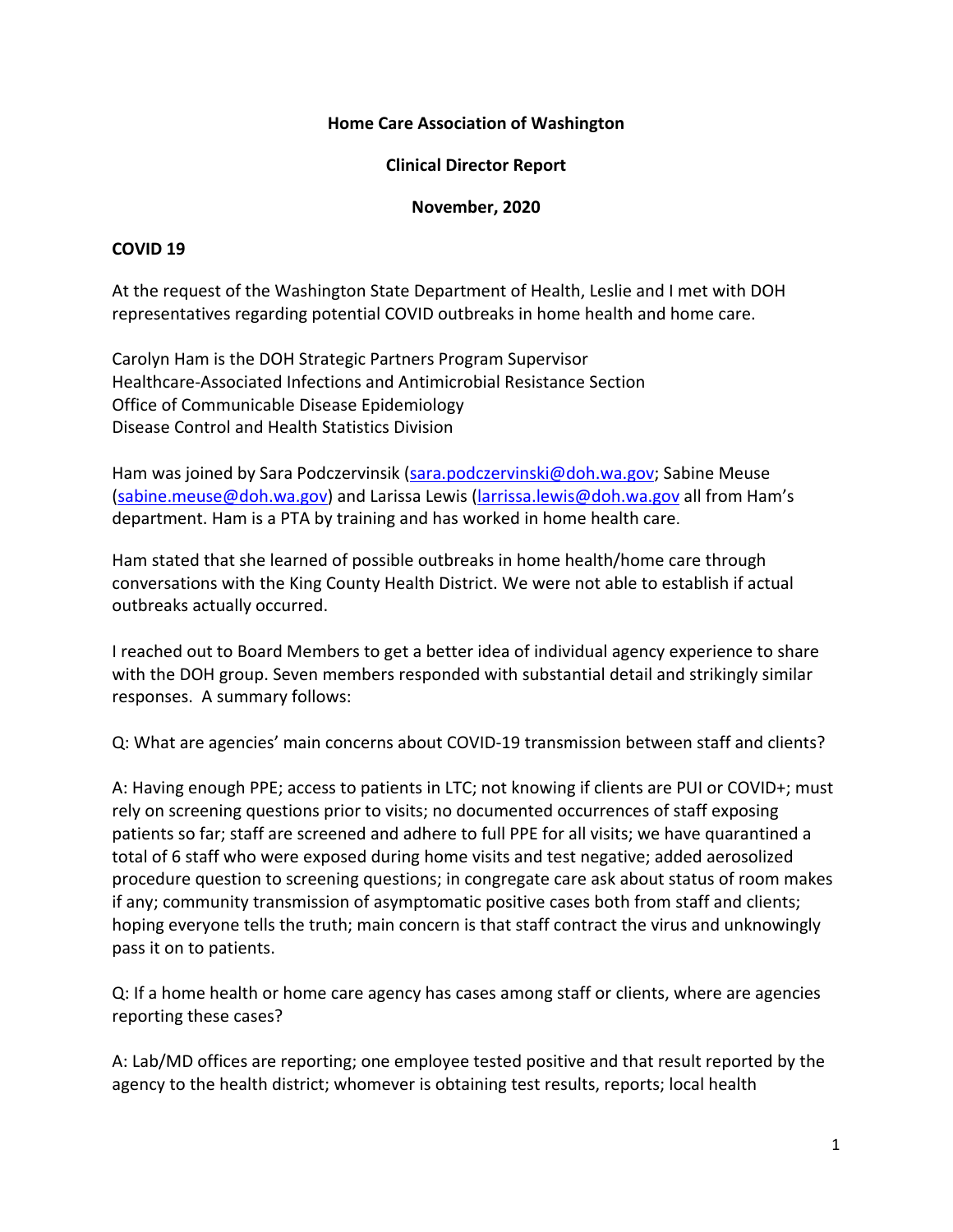jurisdiction; exposures are reported to leadership; infection preventionist team and DOH; employee health and DOH; Q: Are there issues accessing PPE?

A: Our health district is now strongly encouraging staff to wear N95s and goggles which are uncomfortable for staff and in limited supply; if staff are wearing surgical masks and patient ends up COVID positive then have to quarantine; PPE is better now; use burn rate calculator to monitor inventory levels; no issues with PPE; PPE is expensive but we can get it; going through gloves like crazy; able to get PPE needed; yes, need more of everything especially N95s.

Q: Do agencies have a process for fit testing for N95? What are the barriers to accessing fit testing or accessing N95s?

A: Yes, have process but it took months to get testing supplies; hard to keep specific N95s in stock; have not implemented as not needed at this time; have fit tested all staff; if can't fit test check out CARP/PAPR mask when working with COVID + patients; barriers – extra burn rate for N95s; ability to get staff onsite to test; manufacture specific fit testing

Q: What guidance are agencies using re: use of PPE when client does not have COVID (CDC, LHJ, DOH)?

A: All the above guidance is reviewed; utilize most restrictive guidance

Q: What guidance are agencies using re: use of PPE when client is COVID+ or PUI? (CDC, DOH, LHJ)

A: All the above are used; many clinicians don't want to ask patients to wear masks during visits and many won't wear them so clinicians wear most protective level; protocols are in place for PPE use, staff education, etc.; developed algorithm to assess risk of exposure and protective actions screen all referrals for risk of exposure; patient specific protocols in care plan; coordinate care across care settings; new concern family member with aerosolized procedure (CPAP/BIPAP) and not knowing COVID status; also includes humidified high flow oxygen, trach care, suctioning nebulizer use.

Q: What obstacles do agencies face in getting clients and families to wear masks during home visits?

A: Very few at this point; we provide masks if necessary; clinicians don't like asking patients/families to wear masks; we do have patients/families wear masks during visits; when possible we move visit to either outdoors or a safer spot; some refuse to comply; some have inability to wear masks; political sentiment against masking; some patients don't believe the disease is real; some can't afford masks.

Q: How do agencies screen staff before starting work each day?

A: Self screen; honor system; input status into system; field staff must call in to report, if no report by 9:30 a.m. they are taken off schedule until they report; we have a staffing plan to respond to absences due to quarantine or illness; patients are screen prior to visit; staff attest in writing re: symptoms; no real obstacles to screening; remind staff continuously to be self-aware, monitor symptoms and ensure they avoid getting community exposure.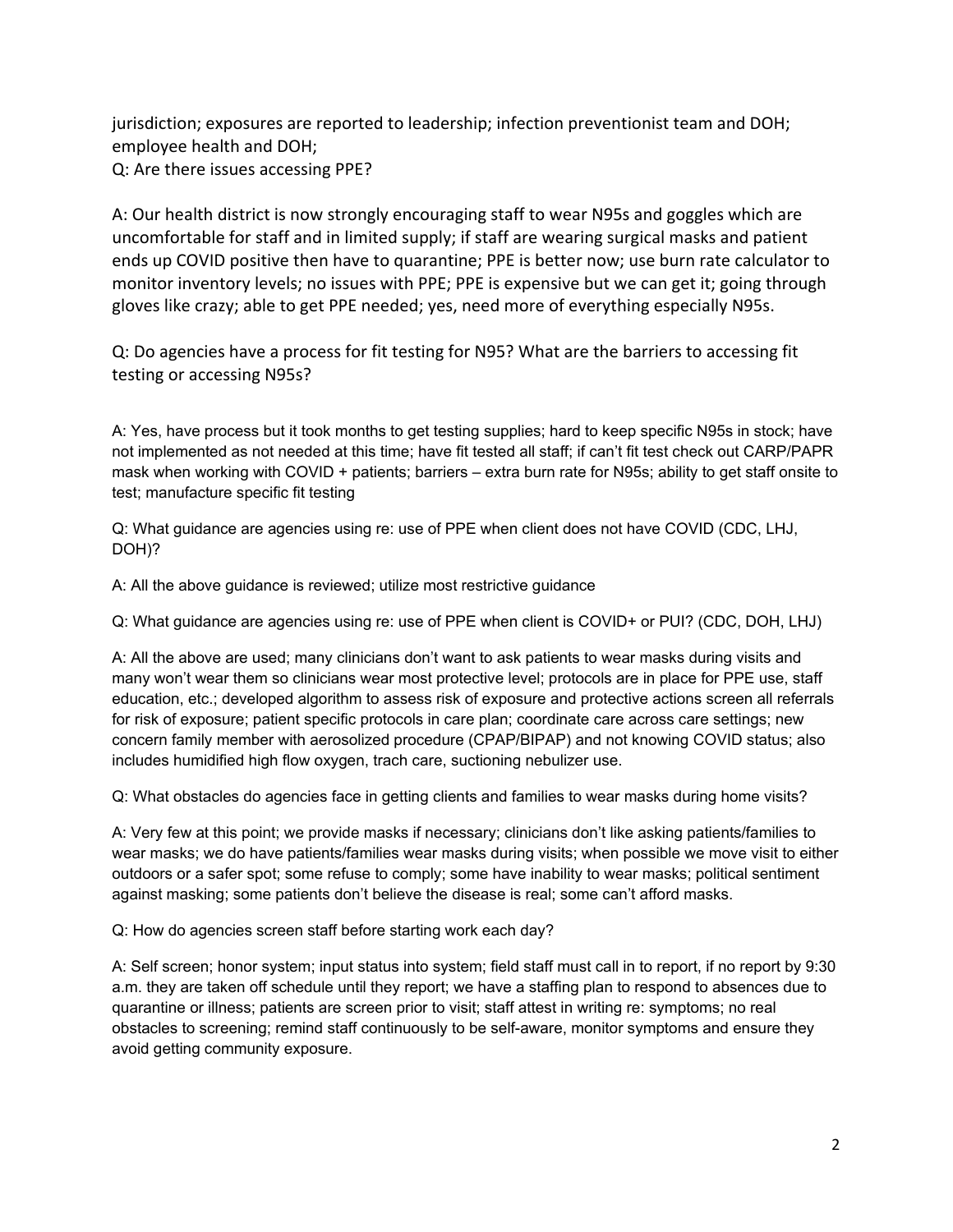The Advisory Committee on Immunization Practices' Ethical Principles for Allocating Initial Supplies of COVID-19 Vaccine — United States, 2020

During the period when the U.S. supply of COVID-19 vaccines is limited, the Advisory Committee on Immunization Practices (ACIP) will make vaccine allocation recommendations.in addition to scientific data and implementation feasibility, four ethical principles will assist ACIP in formulating recommendations for the initial allocation of COVID-19 vaccine: 1) maximizing benefits and minimizing harms; 2) promoting justice; 3) mitigating health inequities; and 4) promoting transparency.

Read it here:

[The Advisory Committee on Immunization Practices' Ethical Principles for Allocating Initial Supplies of](https://www.cdc.gov/mmwr/volumes/69/wr/mm6947e3.htm?s_cid=mm6947e3_w)  COVID-19 Vaccine — [United States, 2020 | MMWR \(cdc.gov\)](https://www.cdc.gov/mmwr/volumes/69/wr/mm6947e3.htm?s_cid=mm6947e3_w)

## Meeting with WA State Health Officer:

Meeting conducted with State Health Officer, Kathy Lofy on 11-02-2020 with Leslie and Donna in attendance. The purpose of the call was to explore the possibilities of home health agencies ability to administer mono-clonal antibodies to patients with mild to moderate COVID and who do not require hospitalization. If agencies currently provide infusions of drugs not related to COVID, they likely would be able to administer mono-clonal antibodies as well. Unknowns are how the medication would be paid for and how agencies would obtain the medication.

## **Legislative/Regulatory/Policy**:

This article informs you of updates of several facets related to payments made under the 2021 Home Health (HH) Prospective Payment System (PPS). Please make sure your billing staffs are aware of these updates.

## <https://www.cms.gov/files/document/mm12017.pdf>

Bree Value Based Care Summit – Attended this Bree Summit with presenters including Dr. Donald Berwick, Sue Birch from HCA and other representatives from WA State. Discussion centered on HCA's vision for the future of health care. Foundational principles include smarter spending; better outcomes; better customer service; accountability for meeting shared goals; person-centered care; whole person care; health equity; leveraging purchasing power; align approaches across payers; data driven policy making; improving sustainability of state health centers of excellence. Read more:

## [The Bree Collaborative](http://www.breecollaborative.org/)

#### <https://www.hca.wa.gov/about-hca/healthier-washington/paying-value>

Washington State Tax Structure Work Group – Attended this session to monitor if any new tax could possibly affect in-home services. One proposal is that "services" might have an additional tax depending on how that is defined. Final report is due December 31, 2020 so stay tuned. Note web site: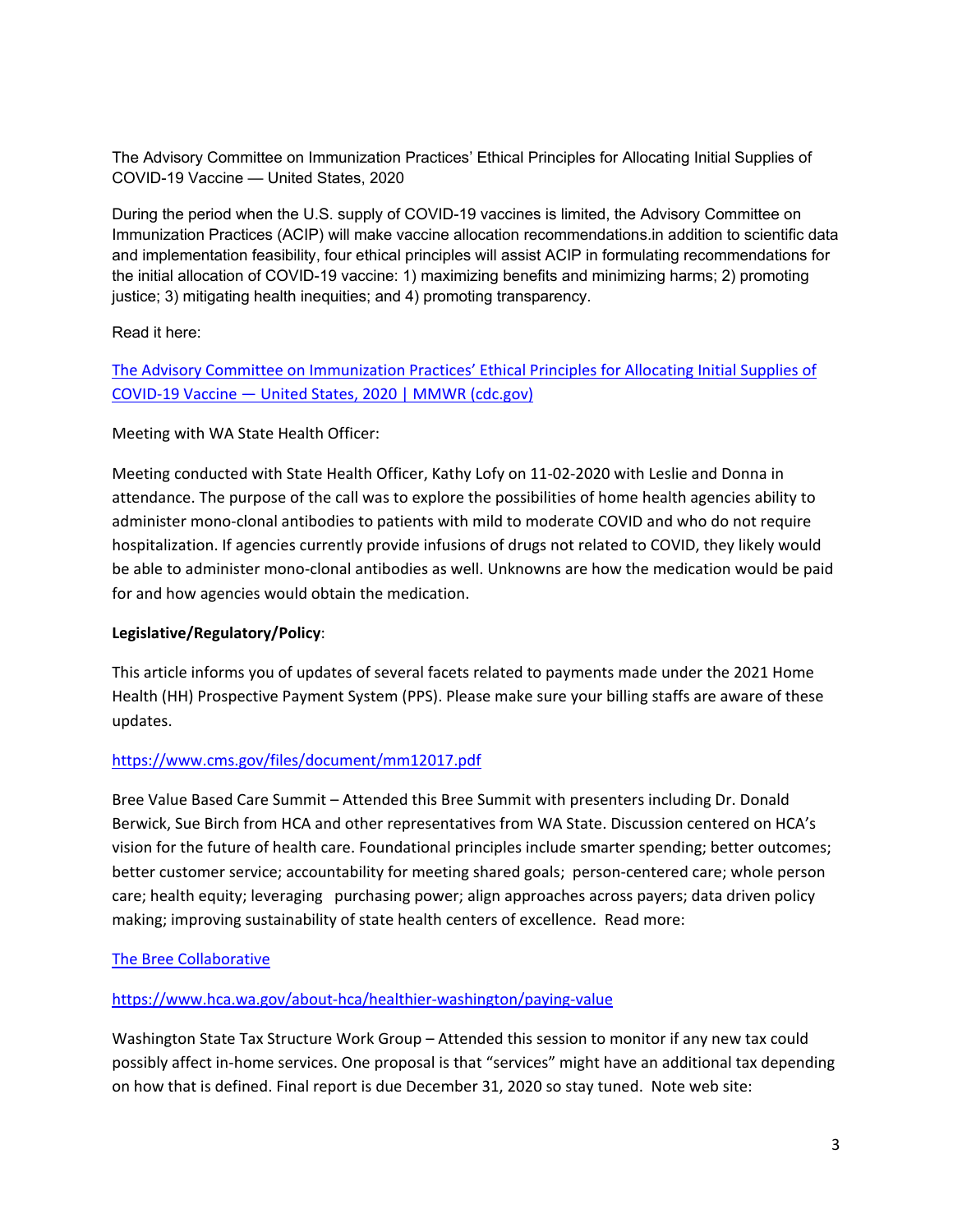## [Tax Structure Work Group | Washington Department of Revenue](https://dor.wa.gov/about/tax-structure-work-group)

Health Emergency Labor Standards Act (HELSA – Kaiser). Creates a new set of rules that affect "businesses" in WA state relative to management of COVID 19 and worker protections. Nearly all of what is mentioned in this draft is already in place for health care settings including In Home Services. It will be one to watch next session. Stay tuned.

#### **QAPI**

CMS retires the website formerly known as Home Health Compare. Instead they offer up an improved site that allows you to select from several provider types including home health.

CMS Care Compare Empowers Patients when [Making Important Health Care Decisions | CMS](https://www.cms.gov/newsroom/press-releases/cms-care-compare-empowers-patients-when-making-important-health-care-decisions)

[Find Healthcare Providers: Compare Care Near You | Medicare](https://www.medicare.gov/care-compare/)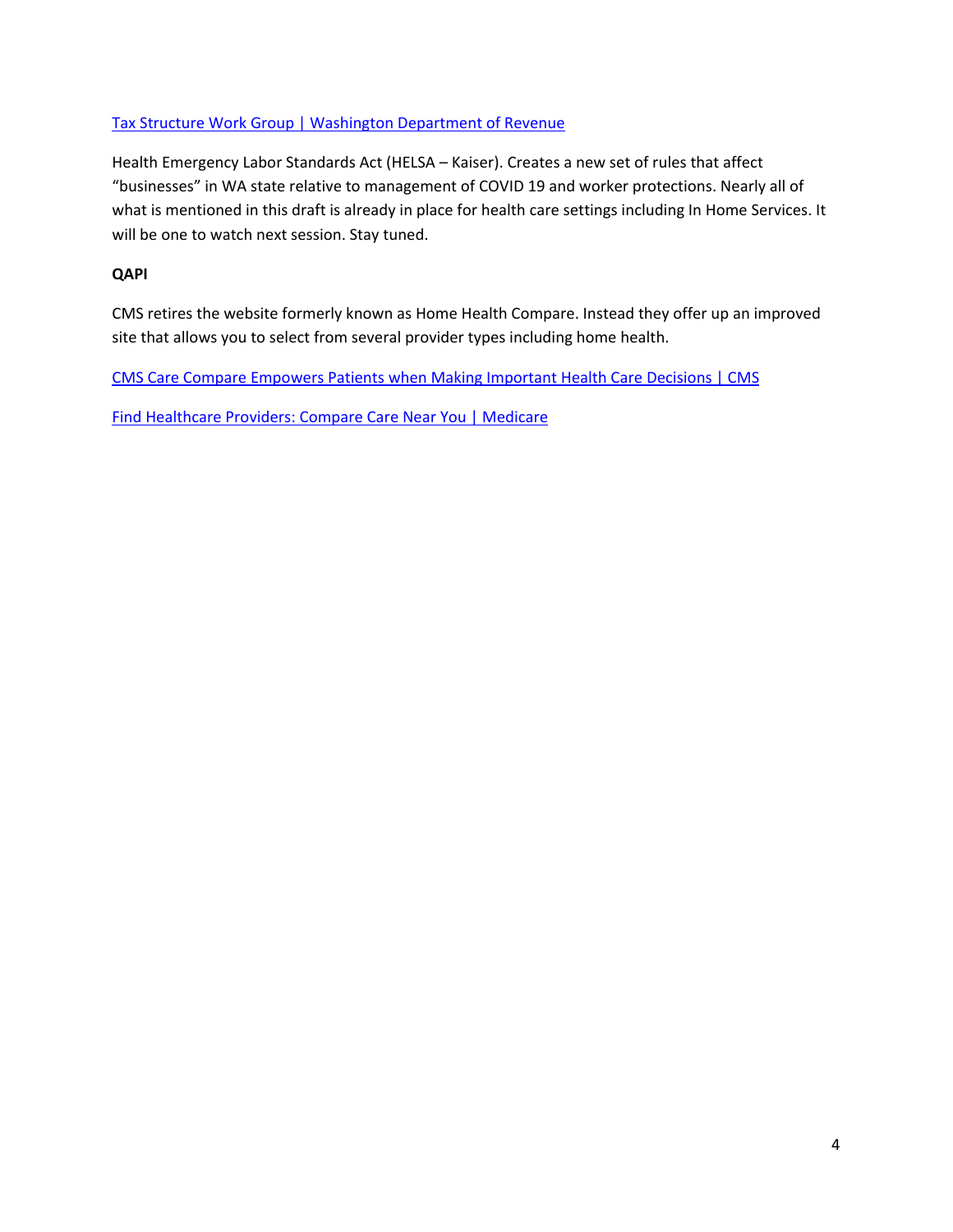#### 7:41 AM 12/12/20 Accrual Basis

## Home Care Association of Washington Profit & Loss Budget vs. Actual July through November 2020

|                                           | <b>Jul - Nov 20</b> | <b>Budget</b> | \$ Over Budget | % of Budget |
|-------------------------------------------|---------------------|---------------|----------------|-------------|
| <b>Ordinary Income/Expense</b>            |                     |               |                |             |
| Income                                    |                     |               |                |             |
| <b>MEMBERSHIP</b>                         |                     |               |                |             |
| <b>Affiliate Dues</b>                     | 227.49              | 2,000.00      | $-1,772.51$    | 11.38%      |
| <b>Affiliate Sponsor</b>                  | 0.00                | 5,000.00      | $-5,000.00$    | 0.0%        |
| <b>Provider Dues</b>                      | 37,461.34           | 175,000.00    | -137,538.66    | 21.41%      |
| <b>Total MEMBERSHIP</b>                   | 37,688.83           | 182,000.00    | $-144,311.17$  | 20.71%      |
| <b>OPERATING</b>                          |                     |               |                |             |
| <b>Gain/Loss on Investments</b>           | 7,102.71            | 0.00          | 7,102.71       | 100.0%      |
| <b>Interest &amp; Dividends</b>           | 563.93              | 750.00        | $-186.07$      | 75.19%      |
| <b>Job Target/Career Board</b>            | 237.41              | 250.00        | $-12.59$       | 94.96%      |
| <b>Miscellaneous Income</b>               | 0.00                | 100.00        | $-100.00$      | 0.0%        |
| <b>Newsletter Ads/Subscriptions</b>       | 0.00                | 100.00        | $-100.00$      | 0.0%        |
| <b>Website Advertising</b>                | 0.00                | 200.00        | $-200.00$      | 0.0%        |
| <b>Total OPERATING</b>                    | 7,904.05            | 1,400.00      | 6,504.05       | 564.58%     |
| <b>PROGRAMMING</b>                        |                     |               |                |             |
| <b>Annual Meeting/Conv - Spring</b>       |                     |               |                |             |
| Sponsorships/Endorsements/Rebat           | 0.00                | 5,000.00      | $-5,000.00$    | 0.0%        |
| Annual Meeting/Conv - Spring - Other      | 3,208.33            | 10,000.00     | $-6,791.67$    | 32.08%      |
| <b>Total Annual Meeting/Conv - Spring</b> | 3,208.33            | 15,000.00     | $-11,791.67$   | 21.39%      |
| <b>OCS OASIS Partnership</b>              | 0.00                | 1,500.00      | $-1,500.00$    | 0.0%        |
| <b>Workshops/Seminars</b>                 | 0.00                | 20,000.00     | $-20,000.00$   | 0.0%        |
| <b>Total PROGRAMMING</b>                  | 3,208.33            | 36,500.00     | $-33,291.67$   | 8.79%       |
| <b>Total Income</b>                       | 48,801.21           | 219,900.00    | -171,098.79    | 22.19%      |
| <b>Expense</b>                            |                     |               |                |             |
| <b>ADMINISTRATIVE</b>                     |                     |               |                |             |
| <b>Bank / Merchant Fees</b>               | 0.00                | 500.00        | $-500.00$      | 0.0%        |
| <b>Business License</b>                   | 0.00                | 10.00         | $-10.00$       | 0.0%        |
| Contingency                               | 0.00                | 500.00        | $-500.00$      | 0.0%        |
| <b>Insurance</b>                          | 1,814.58            | 3,500.00      | $-1,685.42$    | 51.85%      |
| Management                                | 14,400.00           | 72,100.00     | -57,700.00     | 19.97%      |
| <b>Miscellaneous</b>                      | 0.00                | 100.00        | $-100.00$      | 0.0%        |
| <b>Office Supplies</b>                    | 0.00                | 300.00        | $-300.00$      | 0.0%        |
| Postage                                   | 0.00                | 300.00        | $-300.00$      | 0.0%        |
| <b>Printing/Copies</b>                    | 0.00                | 400.00        | $-400.00$      | 0.0%        |
| <b>Telephone</b>                          | 0.00                | 500.00        | $-500.00$      | 0.0%        |
| <b>Total ADMINISTRATIVE</b>               | 16,214.58           | 78,210.00     | $-61,995.42$   | 20.73%      |
| <b>ADVOCACY</b>                           |                     |               |                |             |
| <b>Lobbyist Expenses</b>                  | 375.00              | 1,750.00      | $-1,375.00$    | 21.43%      |
| Lobbyist/Legislative Consultant           | 22,200.00           | 44,400.00     | $-22,200.00$   | 50.0%       |
| <b>Policy &amp; Advocacy</b>              | 375.00              | 1,500.00      | $-1,125.00$    | 25.0%       |
| <b>Total ADVOCACY</b>                     | 22,950.00           | 47,650.00     | $-24,700.00$   | 48.16%      |
| <b>COMMUNICATIONS</b>                     |                     |               |                |             |
| Website- Reg & Maint                      | 0.00                | 2,500.00      | $-2,500.00$    | 0.0%        |
| <b>Total COMMUNICATIONS</b>               | 0.00                | 2,500.00      | $-2,500.00$    | 0.0%        |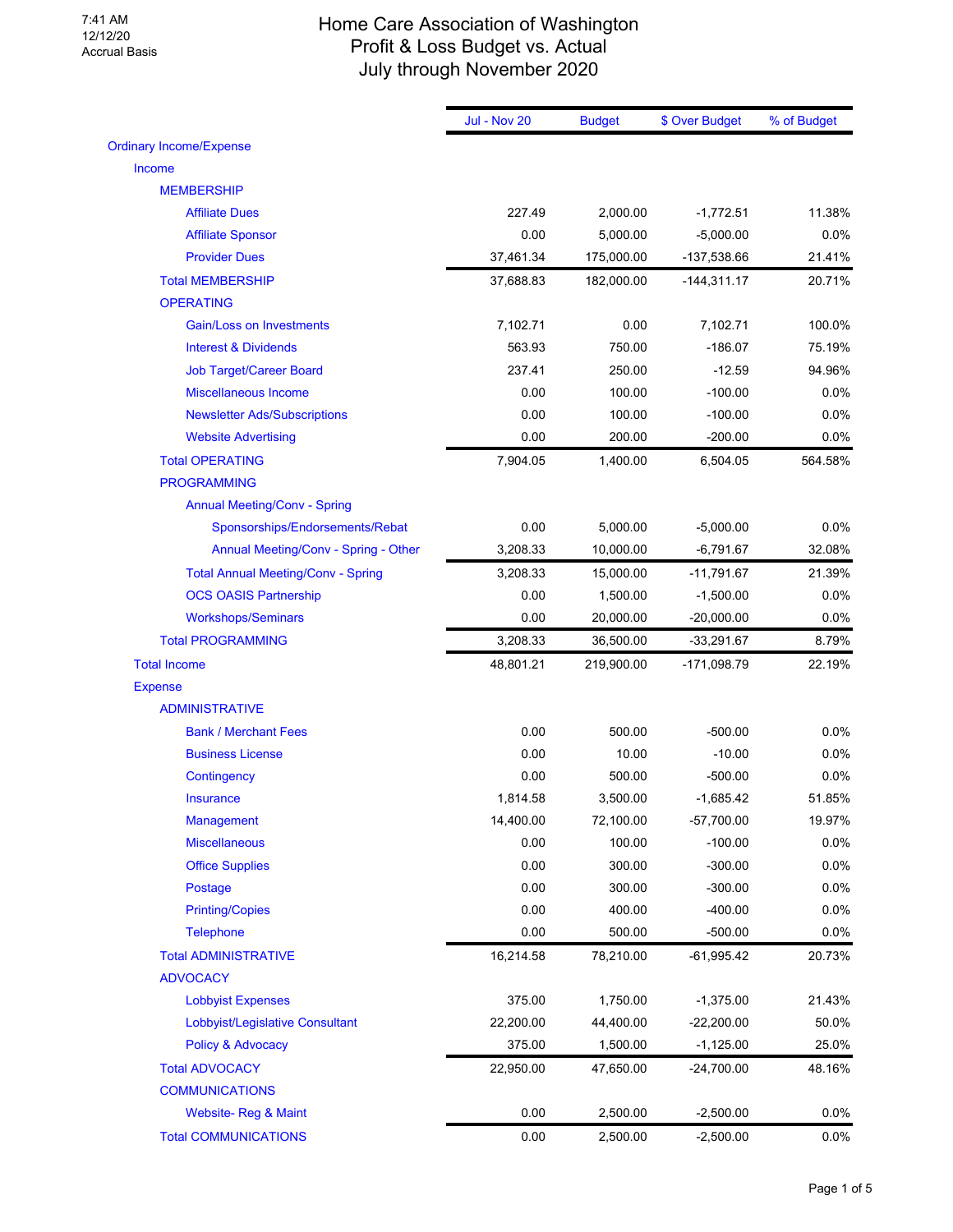## Home Care Association of Washington Profit & Loss Budget vs. Actual July through November 2020

|            |                                           | <b>Jul - Nov 20</b> | <b>Budget</b> | \$ Over Budget | % of Budget |
|------------|-------------------------------------------|---------------------|---------------|----------------|-------------|
|            | <b>LEADERSHIP</b>                         |                     |               |                |             |
|            | <b>Board Meetings</b>                     | 0.00                | 750.00        | $-750.00$      | 0.0%        |
|            | <b>Strategic Planning</b>                 | 0.00                | 300.00        | $-300.00$      | 0.0%        |
|            | <b>Total LEADERSHIP</b>                   | 0.00                | 1,050.00      | $-1,050.00$    | 0.0%        |
|            | <b>MEMBERSHIP SERVICE/RETENTION</b>       |                     |               |                |             |
|            | <b>Clinical Director</b>                  | 3,982.50            | 30,000.00     | $-26,017.50$   | 13.28%      |
|            | <b>Clinical Director Expenses</b>         | 0.00                | 500.00        | $-500.00$      | 0.0%        |
|            | <b>NAHC Dues/Other Memberships</b>        | 0.00                | 1,500.00      | $-1,500.00$    | 0.0%        |
|            | <b>Public Relations/ Awards</b>           | 0.00                | 250.00        | $-250.00$      | 0.0%        |
|            | <b>Total MEMBERSHIP SERVICE/RETENTION</b> | 3,982.50            | 32,250.00     | $-28,267.50$   | 12.35%      |
|            | <b>PROGRAMS</b>                           |                     |               |                |             |
|            | <b>Annual Mtg/Convention Spring</b>       |                     |               |                |             |
|            | A/V - Technology                          | 0.00                | 4,000.00      | $-4,000.00$    | 0.0%        |
|            | <b>Food and Beverage</b>                  | 0.00                | 15,000.00     | $-15,000.00$   | 0.0%        |
|            | <b>Speaker</b>                            | 0.00                | 4,000.00      | $-4,000.00$    | 0.0%        |
|            | <b>Syllabus</b>                           | 0.00                | 500.00        | $-500.00$      | 0.0%        |
|            | <b>Total Annual Mtg/Convention Spring</b> | 0.00                | 23,500.00     | $-23,500.00$   | 0.0%        |
|            | <b>Workshops/Seminar Expense</b>          |                     |               |                |             |
|            | A/V-Technology                            | 1,080.00            | 250.00        | 830.00         | 432.0%      |
|            | <b>Food and Beverage</b>                  | 0.00                | 2,000.00      | $-2,000.00$    | 0.0%        |
|            | <b>Lodging &amp; Transportation</b>       | 0.00                | 1,500.00      | $-1,500.00$    | 0.0%        |
|            | <b>Other Workshops/Seminar Expense</b>    | 0.00                | 3,500.00      | $-3,500.00$    | 0.0%        |
|            | <b>Speaker</b>                            | 1,080.00            | 10,000.00     | $-8,920.00$    | 10.8%       |
|            | <b>Syllabus Copies</b>                    | 0.00                | 2,500.00      | $-2,500.00$    | 0.0%        |
|            | <b>Total Workshops/Seminar Expense</b>    | 2,160.00            | 19,750.00     | $-17,590.00$   | 10.94%      |
|            | <b>Total PROGRAMS</b>                     | 2,160.00            | 43,250.00     | $-41,090.00$   | 4.99%       |
|            | <b>Reconciliation Discrepancies</b>       | 2,441.25            | 0.00          | N/A            | N/A         |
|            | <b>Total Expense</b>                      | 47,748.33           | 204,910.00    | $-157, 161.67$ | 23.3%       |
|            | <b>Net Ordinary Income</b>                | 1,052.88            | 14,990.00     | $-13,937.12$   | 7.02%       |
| Net Income |                                           | 1,052.88            | 14,990.00     | $-13,937.12$   | 7.02%       |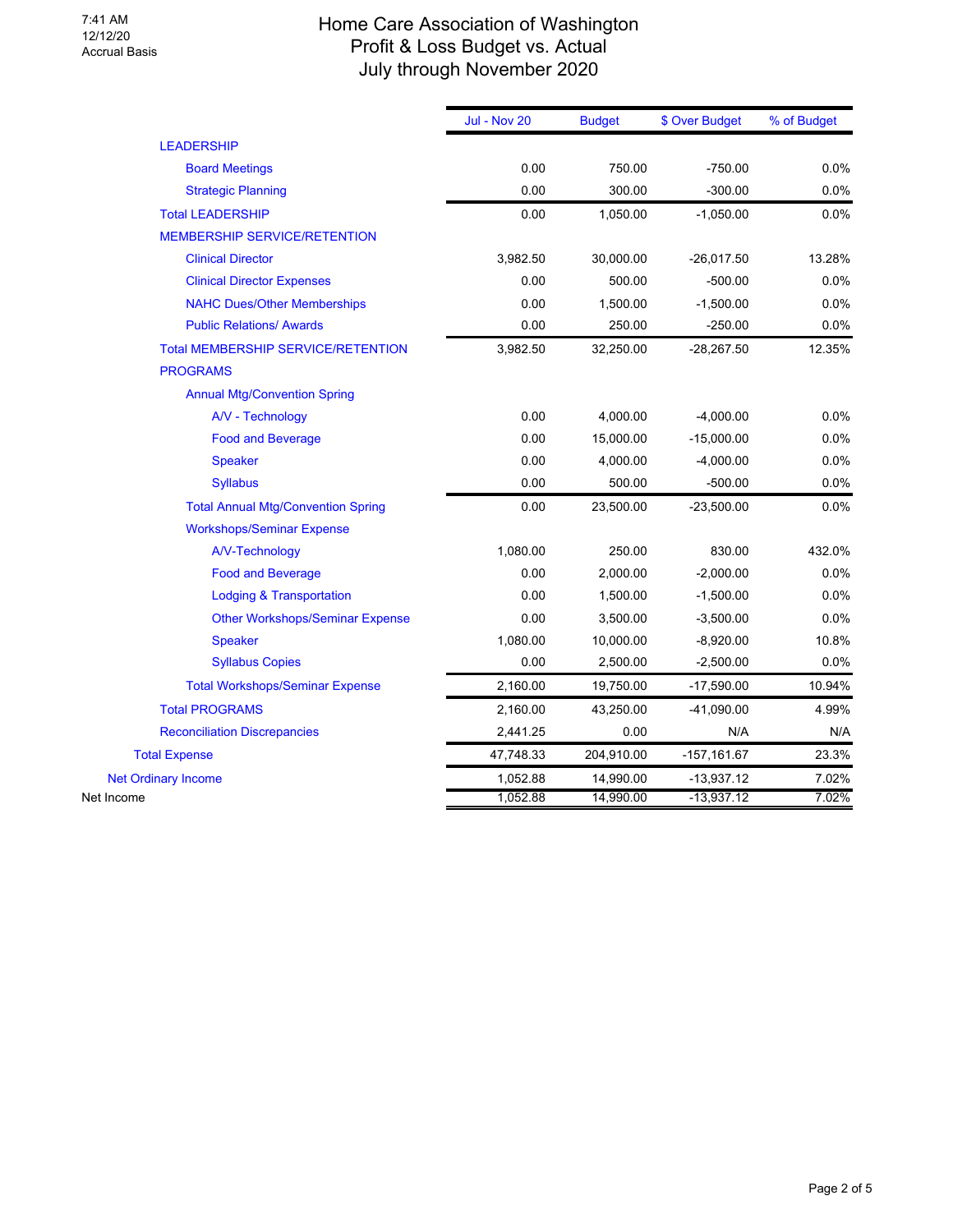|                                          | <b>Nov 30, 20</b> | Nov 30, 19 |
|------------------------------------------|-------------------|------------|
| <b>ASSETS</b>                            |                   |            |
| <b>Current Assets</b>                    |                   |            |
| <b>Checking/Savings</b>                  |                   |            |
| <b>Baird Cash and Equivalents</b>        | 33,970.00         | 31,782.90  |
| <b>Bairds Investment Assets</b>          | 92,493.21         | 106,640.32 |
| <b>Columbia Checking 0944</b>            | 20,415.61         | 36,733.59  |
| <b>Columbia Money Mkt #0936</b>          | 65,684.03         | 65,647.40  |
| <b>HCAW PAC</b>                          | 579.81            | 0.00       |
| <b>Paypal</b>                            | 525.00            | 1,726.38   |
| <b>Total Checking/Savings</b>            | 213,667.66        | 242,530.59 |
| <b>Accounts Receivable</b>               |                   |            |
| <b>Accounts Receivable</b>               | 13,375.00         | 12,450.00  |
| <b>Total Accounts Receivable</b>         | 13,375.00         | 12,450.00  |
| <b>Other Current Assets</b>              |                   |            |
| <b>Prepaid Annual Meeting Expenses</b>   | 750.00            | 0.00       |
| <b>Prepaid Expenses</b>                  | 0.00              | 3,825.00   |
| <b>Prepaid Insurance</b>                 | 0.00              | 1,245.83   |
| <b>Prepaid Workshop Expenses</b>         |                   |            |
| <b>Prepaid Workshop Speaker Fee</b>      | 5,000.00          | $0.00\,$   |
| <b>Prepaid Workshop Expenses - Other</b> | 0.00              | 4,680.00   |
| <b>Total Prepaid Workshop Expenses</b>   | 5,000.00          | 4,680.00   |
| <b>Total Other Current Assets</b>        | 5,750.00          | 9,750.83   |
| <b>Total Current Assets</b>              | 232,792.66        | 264,731.42 |
| <b>TOTAL ASSETS</b>                      | 232,792.66        | 264,731.42 |
| <b>LIABILITIES &amp; EQUITY</b>          |                   |            |
| <b>Liabilities</b>                       |                   |            |
| <b>Current Liabilities</b>               |                   |            |
| <b>Accounts Payable</b>                  |                   |            |
| <b>Accounts Payable</b>                  | 500.00            | 1,499.40   |
| <b>Total Accounts Payable</b>            | 500.00            | 1,499.40   |
| <b>Other Current Liabilities</b>         |                   |            |
| <b>Deferred Dues</b>                     |                   |            |
| <b>Affiliate Dues</b>                    | 0.00              | 249.71     |
| <b>Provider Dues</b>                     | 0.00              | 18,006.52  |
| <b>Total Deferred Dues</b>               | 0.00              | 18,256.23  |
| <b>Deferred Workshop Income</b>          | 0.00              | 79.80      |
| <b>Payable to HCAW PAC</b>               | 0.00              | 1,785.00   |
| <b>Total Other Current Liabilities</b>   | 0.00              | 20,121.03  |
| <b>Total Current Liabilities</b>         | 500.00            | 21,620.43  |
| <b>Total Liabilities</b>                 | 500.00            | 21,620.43  |
| <b>Equity</b>                            |                   |            |
| <b>Retained Earnings</b>                 | $-6,884.53$       | 0.00       |
| <b>Unrestricted Net Assets</b>           | 238,124.31        | 237,544.50 |
| <b>Net Income</b>                        | 1,052.88          | 5,566.49   |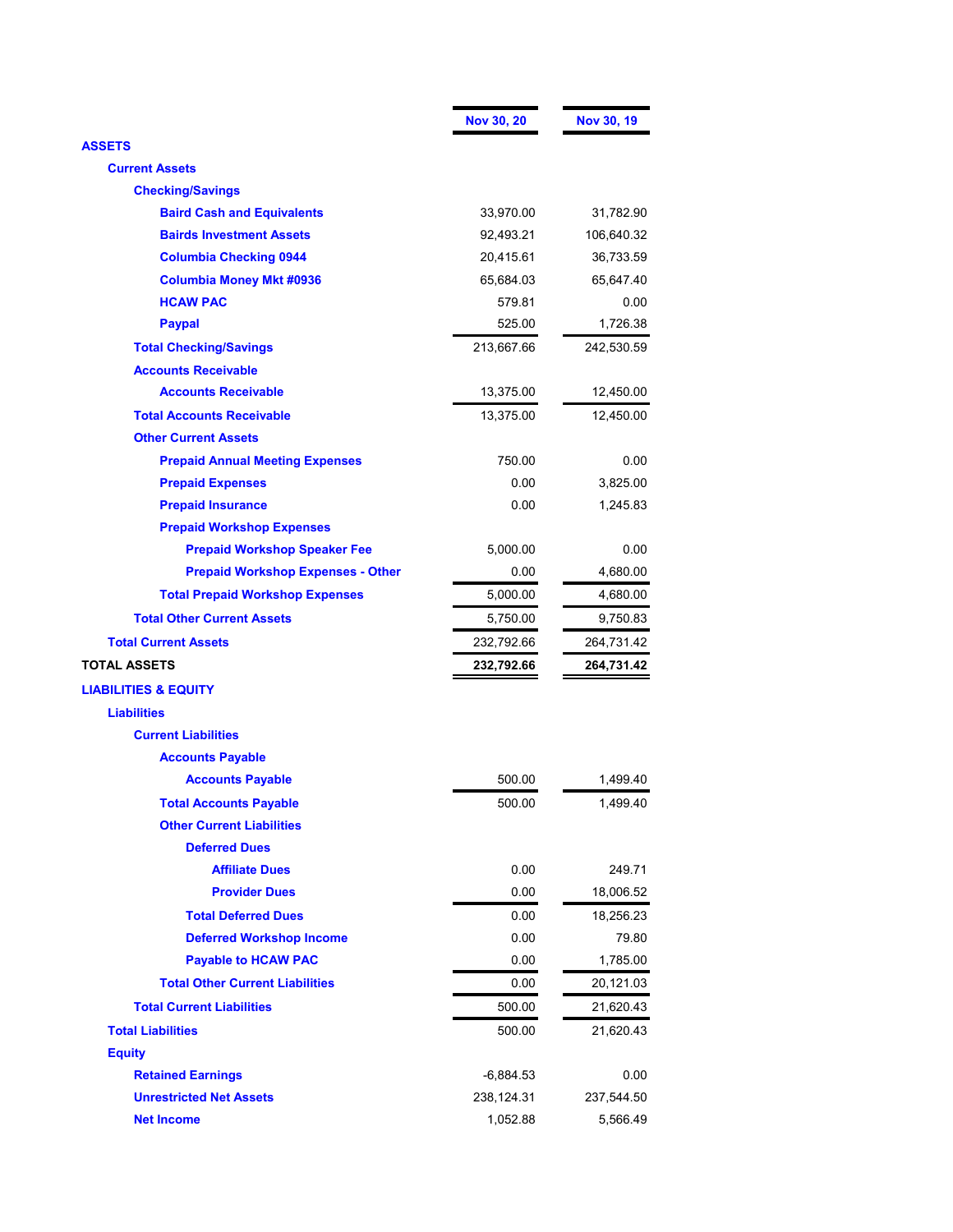| <b>Total Equity</b>                   | 232.292.66 | 243.110.99 |
|---------------------------------------|------------|------------|
| <b>TOTAL LIABILITIES &amp; EQUITY</b> | 232.792.66 | 264.731.42 |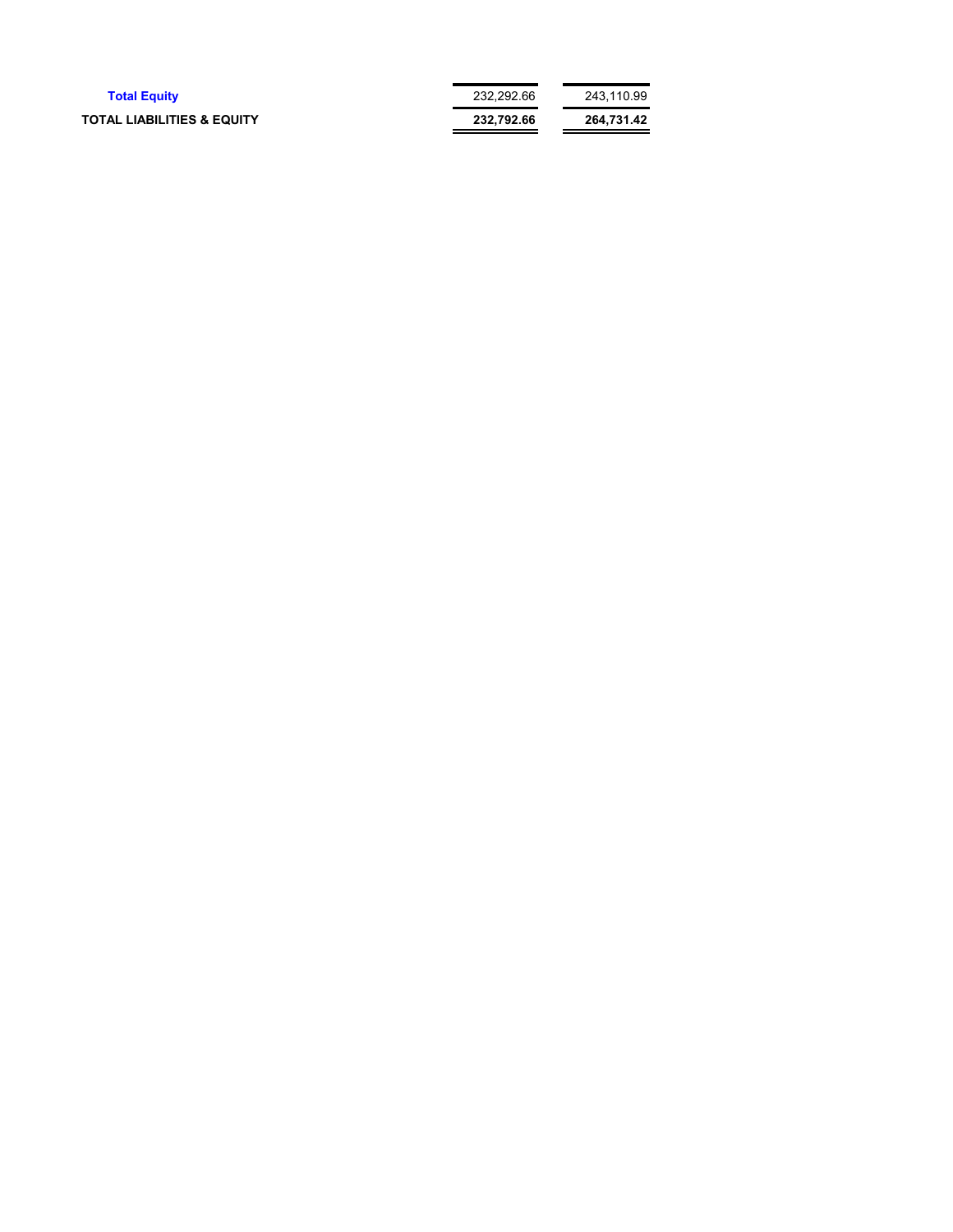|                                           |               |               | <b>Year to Date</b> |
|-------------------------------------------|---------------|---------------|---------------------|
|                                           | <b>Nov 20</b> | <b>Nov 19</b> | <b>Jul - Nov 20</b> |
| <b>Ordinary Income/Expense</b>            |               |               |                     |
| <b>Income</b>                             |               |               |                     |
| <b>MEMBERSHIP</b>                         |               |               |                     |
| <b>Affiliate Dues</b>                     | 0.00          | 249.68        | 227.49              |
| <b>Provider Dues</b>                      | 0.00          | 18,006.46     | 37,461.34           |
| <b>Total MEMBERSHIP</b>                   | 0.00          | 18,256.14     | 37,688.83           |
| <b>OPERATING</b>                          |               |               |                     |
| <b>Gain/Loss on Investments</b>           | 0.00          | $-493.15$     | 7,102.71            |
| <b>Interest &amp; Dividends</b>           | 0.76          | 365.59        | 563.93              |
| <b>Job Target/Career Board</b>            | 0.00          | 0.00          | 237.41              |
| <b>Total OPERATING</b>                    | 0.76          | $-127.56$     | 7,904.05            |
| <b>PROGRAMMING</b>                        |               |               |                     |
| <b>Annual Meeting/Conv - Spring</b>       | 0.00          | 0.00          | 3,208.33            |
| <b>Workshops/Seminars</b>                 | 0.00          | 1,059.00      | 0.00                |
| <b>Total PROGRAMMING</b>                  | 0.00          | 1,059.00      | 3,208.33            |
| <b>Total Income</b>                       | 0.76          | 19,187.58     | 48,801.21           |
| <b>Expense</b>                            |               |               |                     |
| <b>ADMINISTRATIVE</b>                     |               |               |                     |
| <b>Bank / Merchant Fees</b>               | 0.00          | 44.12         | 0.00                |
| <b>Insurance</b>                          | 1,473.33      | 113.75        | 1,814.58            |
| <b>Management</b>                         | 6,900.00      | 12,083.33     | 14,400.00           |
| <b>Total ADMINISTRATIVE</b>               | 8,373.33      | 12,241.20     | 16,214.58           |
| <b>ADVOCACY</b>                           |               |               |                     |
| <b>Lobbyist Expenses</b>                  | 0.00          | 228.52        | 375.00              |
| <b>Lobbyist/Legislative Consultant</b>    | 3,700.00      | 3,700.00      | 22,200.00           |
| <b>Policy &amp; Advocacy</b>              | 0.00          | 125.00        | 375.00              |
| <b>Total ADVOCACY</b>                     | 3,700.00      | 4,053.52      | 22,950.00           |
| <b>MEMBERSHIP SERVICE/RETENTION</b>       |               |               |                     |
| <b>Clinical Director</b>                  | 0.00          | 750.00        | 3,982.50            |
| <b>Total MEMBERSHIP SERVICE/RETENTION</b> | 0.00          | 750.00        | 3,982.50            |
| <b>PROGRAMS</b>                           |               |               |                     |
| <b>Workshops/Seminar Expense</b>          |               |               |                     |
| <b>A/V-Technology</b>                     | 0.00          | 360.00        | 1,080.00            |
| <b>Speaker</b>                            | 1,080.00      | 0.00          | 1,080.00            |
| <b>Total Workshops/Seminar Expense</b>    | 1,080.00      | 360.00        | 2,160.00            |
| <b>Total PROGRAMS</b>                     | 1,080.00      | 360.00        | 2,160.00            |
| <b>Reconciliation Discrepancies</b>       | 2,441.25      | 0.00          | 2,441.25            |
| <b>Total Expense</b>                      | 15,594.58     | 17,404.72     | 47,748.33           |
| <b>Net Ordinary Income</b>                | -15,593.82    | 1,782.86      | 1,052.88            |
| Net Income                                | -15,593.82    | 1,782.86      | 1,052.88            |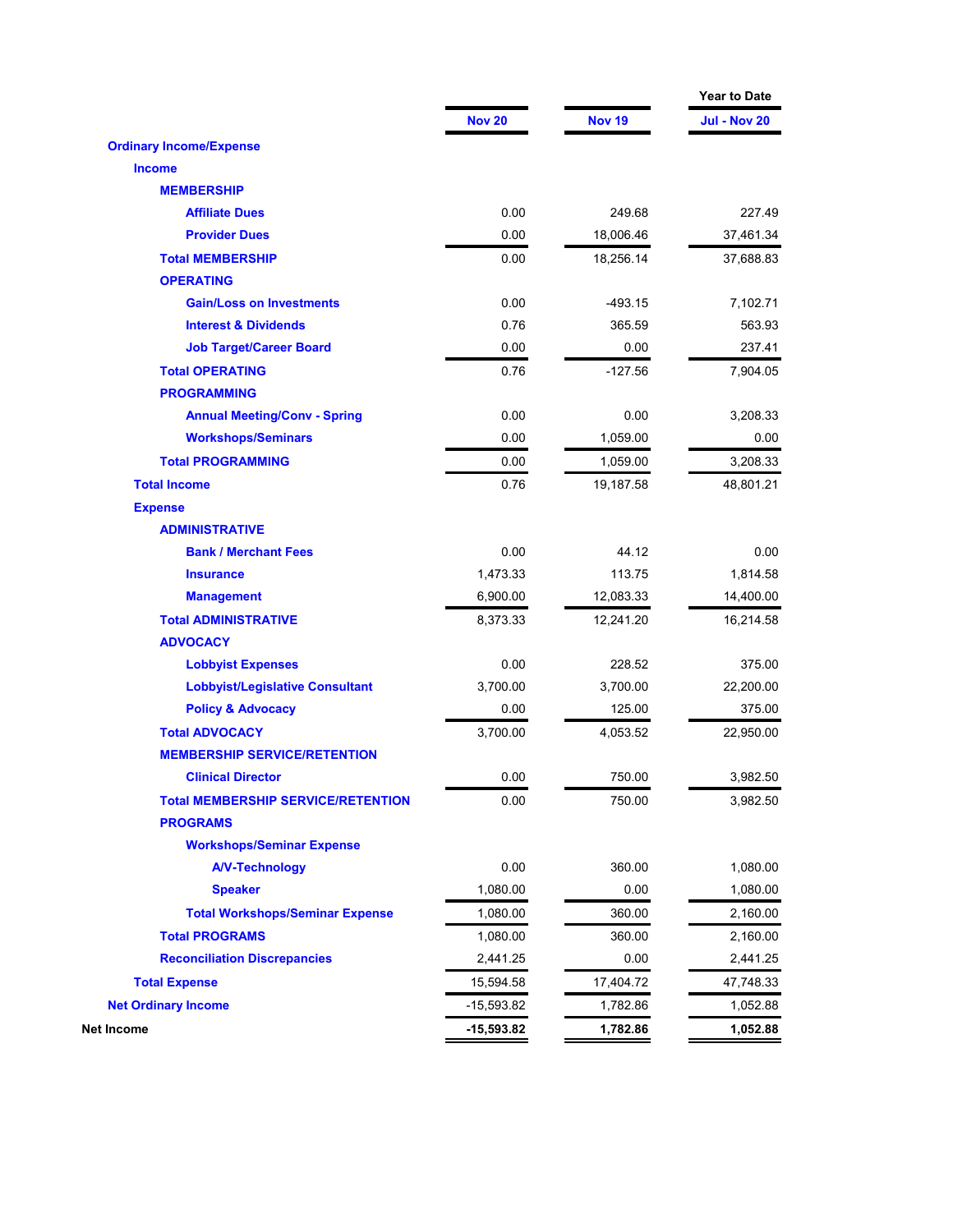

**5727 Baker Way NW, Suite 200 Gig Harbor WA 98332 253.265.3042 / 253.265.3043 fax WA Toll Free 877.460.5880**

# Association Special Services Contract

This contract, entered into this 24<sup>th</sup> day of November 2020, between the Home Care Association of Washington (HCAW), a Washington not-for-profit corporation, hereinafter referred to as "Client" and Association Management, Inc. a Washington Corporation, hereinafter referred to as "Firm"; WITNESSETH:

- 1. **Services**: The Client engages provider and provider agrees to be engaged, as an independent contractor, subject to terms and conditions hereof, to perform the following additional services to the contract with Firm:
	- **Re-design existing website on the WordPress framework**

## **SPECIFICALLY:**

Activate a new website, migrating away from "Wild Apricot", the current host, provider, and format using existing content from the current website.

## **Site will consist of:**

- $\triangleright$  Approximately 22 pages
- $\triangleright$  Site will be wide width, full page site.
- $\triangleright$  Header image(s)
- $\triangleright$  Clean lines, photographs and white (negative) space will be used for a modern and professional look.
- $\triangleright$  Logo colors will be used throughout.
- $\triangleright$  Site will be a responsive design; works on all device sizes and will be scalable and easy to read and easy to update.
- $\triangleright$  SEO optimized, and Google search friendly.
- $\triangleright$  Site will be searchable for the end user.
- $\triangleright$  Email addresses shall stay the same

## **WordPress CMS Website:**

- WordPress CMS
- Hosting and setup
- Password Protected Member Directory with Images
- Added stock Images (5 Images)
- Design
- Board portal
- 2. **Compensation**: The Client agrees to pay, and Firm agrees to accept compensation at the flat rate of \$3,130, plus expenses such as domain registration, monthly hosting, plug-in purchases, or necessary graphic purchases. PLEASE NOTE- larger project and design components added at a later date are separate from this contract. If requested, these may require an update to the current management contract that only includes basic ongoing data updates.